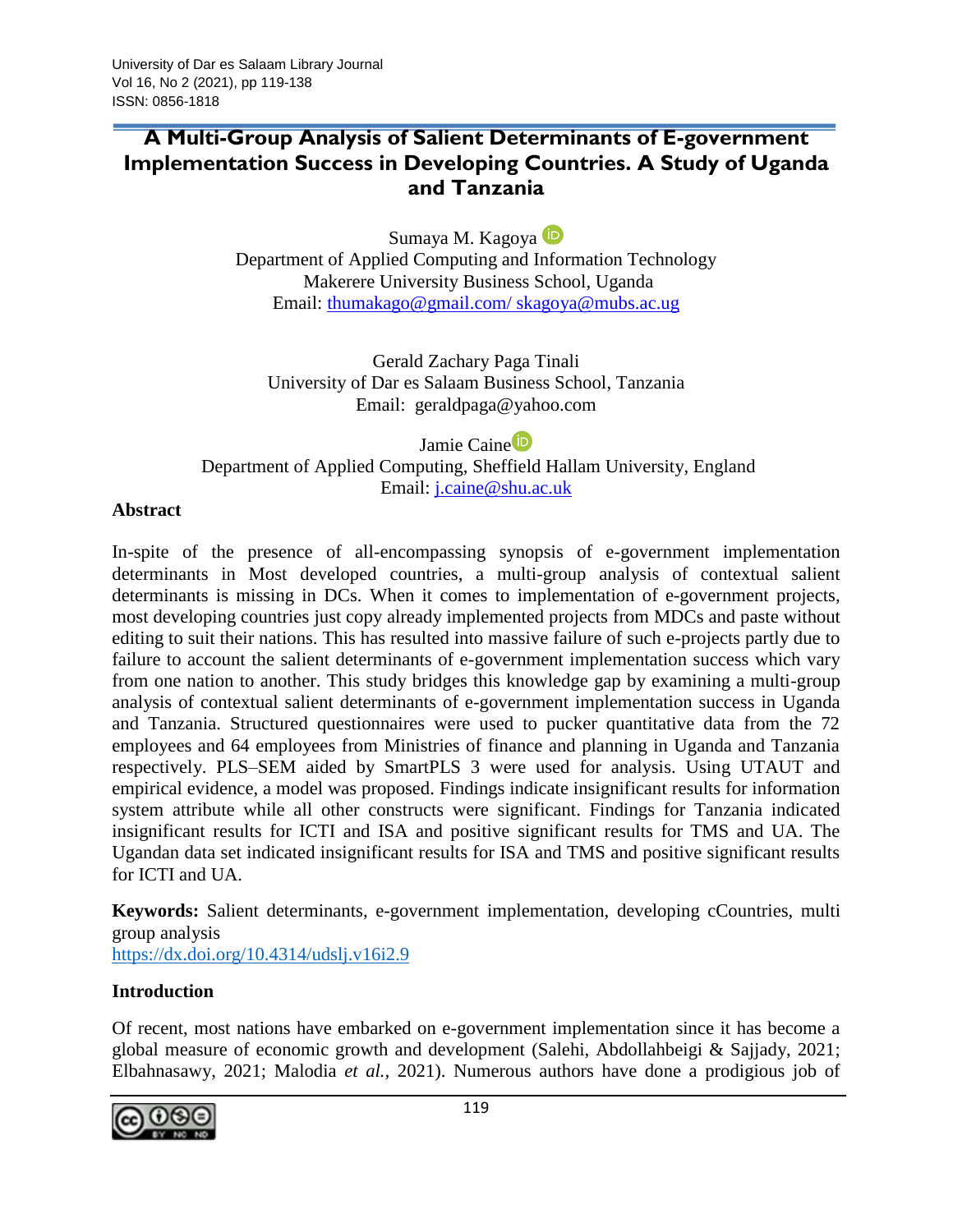providing empirical foundations regarding e-government implementation success factors (Uyar *et al.,* 2021; Glyptis *et al.,* 2020). Globally, e-government implementation especially in most developed countries has brought supplementary benefits with success stories and these may entail; 24/7 e-service delivery, transparency and accountability, increased effectiveness and efficiency, cost reduction, increased e-participation, among others (Gong *et al.,* 2020; Kagoya & Mbamba, 2020). It should be recalled that e-government can be termed as the utilisation of ICTs by the government to deliver e-services to the end users who are the citizens, 24/7 without interruptions (Kagoya & Gilbert, 2020). It may also mean the state functions which are in digital format (Malodia *et al.,* 2021; Halsbenning *et al.,* 2021).

E-government implementation in Tanzania and Uganda has been studied by prior authors to ascertain the level of adoption (Kagoya & Mbamba, 2021, Khamis, 2020; Kagoya &). For instance, Sichone and Mbamba (2021) noted that there was need to identify the key factors impacting the satisfaction of users and e-service quality which necessitated the development of a framework for e-government implementation success. Similarly, Anwer *et al.* (2016) echoed that in Tanzania, the user satisfaction perception about e-government services is not definite because the varying observational views given by prior authors. Magayane *et al.* (2016) portrayed that Tanzania is at digital presence and interaction stage in terms of e-government implementation, but there is absence of e-readiness by majority citizens (Kagoya & Gilbert, 2020). On the other side, Uganda has websites for e-government service and information delivery to citizens. However, majority of the Ugandan citizens are not aware of such e-services, that are available due to failure of e-government developers to involve them in active participation of egovernment implementation (Kagoya & Mbamba, 2021). These two developing nations were the appropriate choices for this the multigroup analysis due to the fact that, they face some similar ICT related hitches when it comes to e-government implementation aspects (Kagoya& Mbamba, 2021).

This study has acknowledged the incredible work done by previous scholars have continued to propose and develop e-government frameworks (Malodia *et al.,* 2021; Ahmad *et al.,* 2021; Singh *et al.,* 2020; Roblek *et al.,* 2020; Dias, 2020), e-government readiness assessment tools (Alghamdi, Goodwin & Rampersad, 2016; Assefa *et al.,* 2021; Kagoya & Gilbert, 2020; Haydari, 2020; Pal, Singh & Dhaliwal, 2020). And other studies have suggested models for egovernment implementation (Elbahnasawy, 2021; Li & Xue, 2021; Sharma *et al.,* 2021; Li*,* 2021; Alkraiji, 2020). In spite of the great empirical literature provided by preceding authors in line with e-government, there is has not been a study addressing the a multigroup analysis of the key salient determinants for e-government implementation success in developing countries like Uganda and Tanzania.

Furthermore, the reviewed literature confirms that, majority of such studies were conducted mainly in most developed economies using qualitative research approach which makes their findings un generalizable to developing economies like Uganda and Tanzania (Kagoya & Gilbert, 2020). Worse still, those which were implemented in developing nations, 70% failed since they were just copied from those most developed countries with different technological, social, economic, ecological, political and geographical settings (Kagoya & Mbamba, 2021). Hinged on this background, the need to reduce this high failure rate egovernment projects in developing countries under study, motivates this study. This study specifically grouped salient determinants into four (user attributes, information system attributes,

A Multi-Group Analysis of Salient Determinants of E-government Implementation Success in Developing Countries. A Study of Uganda and Tanzania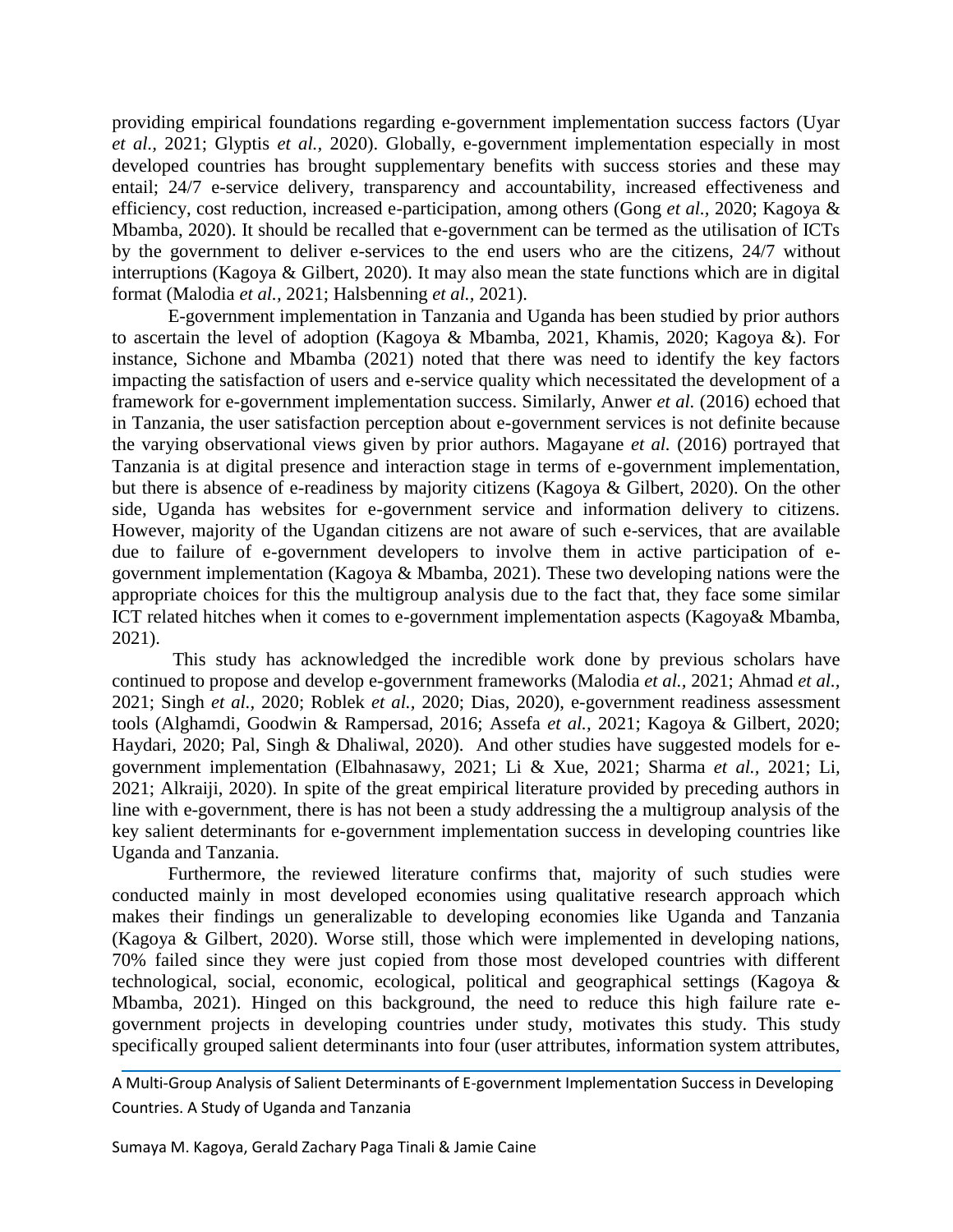top management support and information and communication technology infrastructure attributes) to serve the contextual aspects of Uganda and Tanzania.

# **Literature review**

# *Theoretical background*

Prior studies emphasize the need for writing quantitative research supported by theoretical background to get rid of biasness, which may affect the actual field results (Kazdin, 2021; Schreurs & Vandenbosch, 2021;). It is also imperative to note that theoretical background tend to align the objectives, methods plus research findings which makes the study more clear, linked and understandable (Chu *et al.,* 2021; Zina, 2021).

# **Unified Theory of Acceptance and Use of Technology (UTAUT)**

Preceding researchers about UTAUT theory as developed by Venkatesh *et al.* (2003) assert that it is regarded as a reflection on beliefs of an individual's internal schema (Venkatesh, Thong & Xu*,* 2016; Joa & Magsamen-Conrad, 2021; Eapen, 2021). UTAUT which modifies TAM model, comprises of eight competing technology acceptance models of Technology Acceptance Model (TAM), Theory of Reasoned Action (TRA), Theory of Planned Behaviour (TPB), motivation model, innovation diffusion theory, TAM/TPB combined PC utilization model, and social cognitive theory.

UTAUT theorizes that an individual's behavioural intention to use technology, is influenced by performance expectancy, effort expectancy, social influence, and facilitating conditions (Venkatesh, 2021; Arfi, Nasr, Khvatova & Zaied, 2021). Given its importance in the field of e-government and information system research areas, voluminous researchers have utilized UTAUT in their studies (such as; Venkatesh, 2021; Qaid, Samikoni & Fahmi, 2021; Kagoya & Mbamba, 2021; Altalhi, 2021; Maznorbalia & Awalluddin, 2021; Kagoya & Mbamba, 2021; Raza *et al.,* 2021; Abbad, 2021; Kagoya & Mbamba, 2020; Almaiah & Nasereddin, 2020; Kagoya & Mkwizu, 2020). For instance, Almaiah and Nasereddin (2020) used UTAUT theory for examining factors affecting e-government services adoption among the citizens of Jordan, while Eapen (2021) used UTAUT theory of adoption for establishing the clinical support systems.

Additionally, UTAUT theory was applied by Venkatesh (2021) in the adoption and usage of Artificial tools, whereas Raza *et al.* (2021) applied UTAUT in Covid-19 pandemic for acceptance and social isolation via learning management system. Additionally, Kurfali *et al.* (2017) used UTAUT in the Turkish study on e-government adoption, while Kagoya and Mbamba (2021) used UTAUT to assess e-government implementation factors in Tanzania and their findings divulged that key attribute from individual users and support from key top managers, were paramount for successful implementation of e-government. Moreover, Maznorbalia and Awalluddin (2021) utilized UTAUT theory in analyzing the acceptance of egovernment system by end-users in Sintok, Malaysia. On the contrary, this study intends to apply UTAUT theory to ascertain the salient determinants of e-government implementation success in Uganda and Tanzania as part of the developing nations on the African continent. The reason for

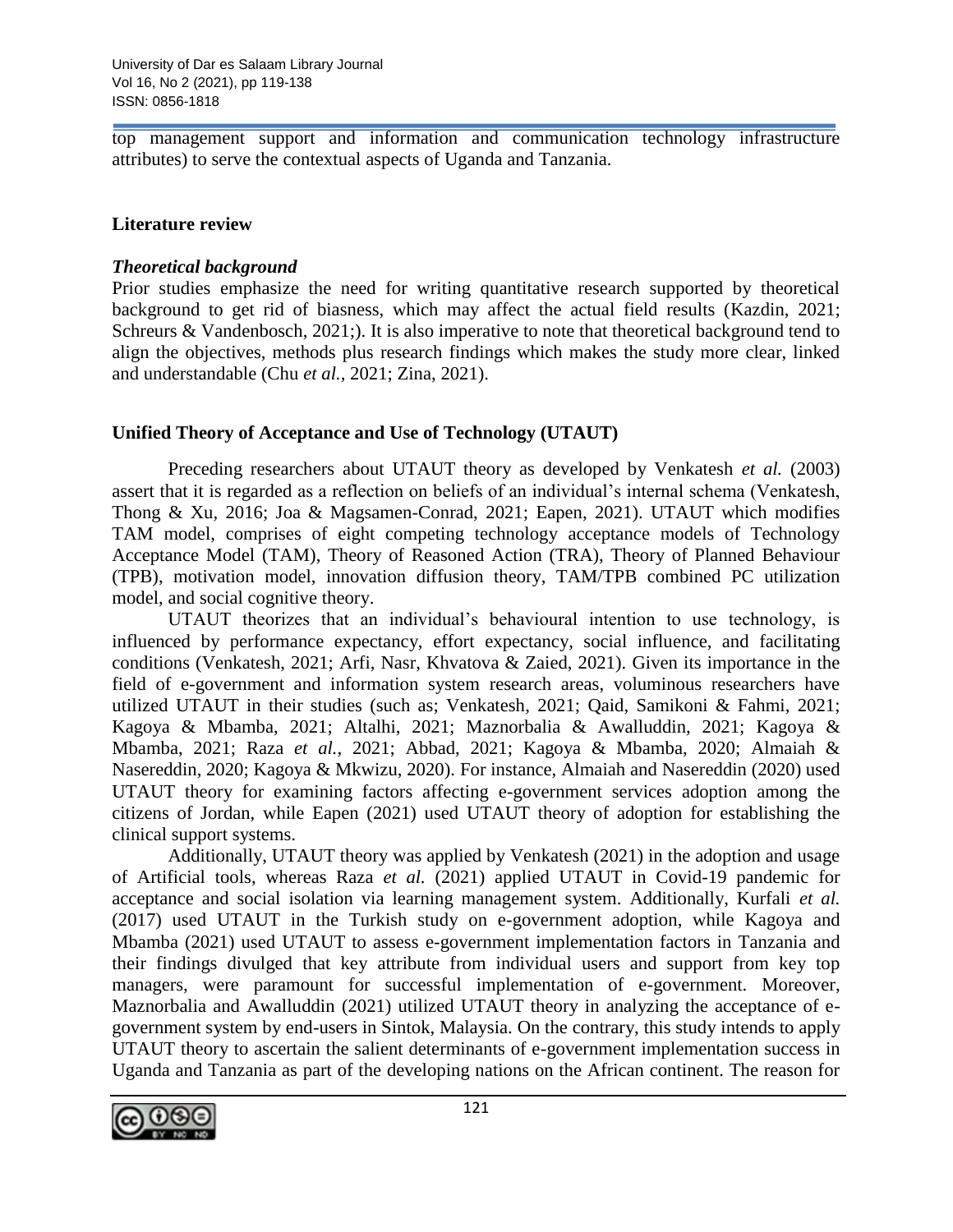utilizing UTAUT in this study is to identify the contextual specific individual beliefs which influence the users' acceptance to use e-government systems in both Uganda and Tanzania. UTAUT is useful in this study as it lays a theoretical contribution by supporting the exogenous variables such as user attributes, where by individual end users are able to accept, adopt and use the technology with the support from top management. This support may be in terms of ICT infrastructure, information system support, ICT training, hardware and software; among others, in the context of Uganda and Tanzania.

This study differed from previous studies in that, it proposed an additional variable of user attributes to the UTAUT while others studies conceptualized it, as e-readiness, peer influence (AlAwadhi & Moris, 2008; Al-rawahna, Chen, Hung, 2018). More so, this study is of the view that, peer pressure (one of the user attributes) may influence e-government implementation success which is supported by UTAUT through its indicator of social influence. Furthermore, using UTAUT together with a support of empirical evidence, a model with four exogenous latent variables and one endogenous latent variable was proposed. The model proposed the salient determinants of e-government implementations success namely user attributes (UA), Information System Attributes (ISA), top management support (TMS) and Information and Communication Technology Infrastructure attributes (ICTI).





#### *Empirical literature review*

A Multi-Group Analysis of Salient Determinants of E-government Implementation Success in Developing Countries. A Study of Uganda and Tanzania Gerger (2021) conducted a study to determine the critical factors to assess the usability of web 2.0 technologies for e-government transparency and effectiveness. Findings culminated into the formation of some critical success factors for e-government implementation and these were; transparent, human-cantered e-government applications, applicability, dynamic and social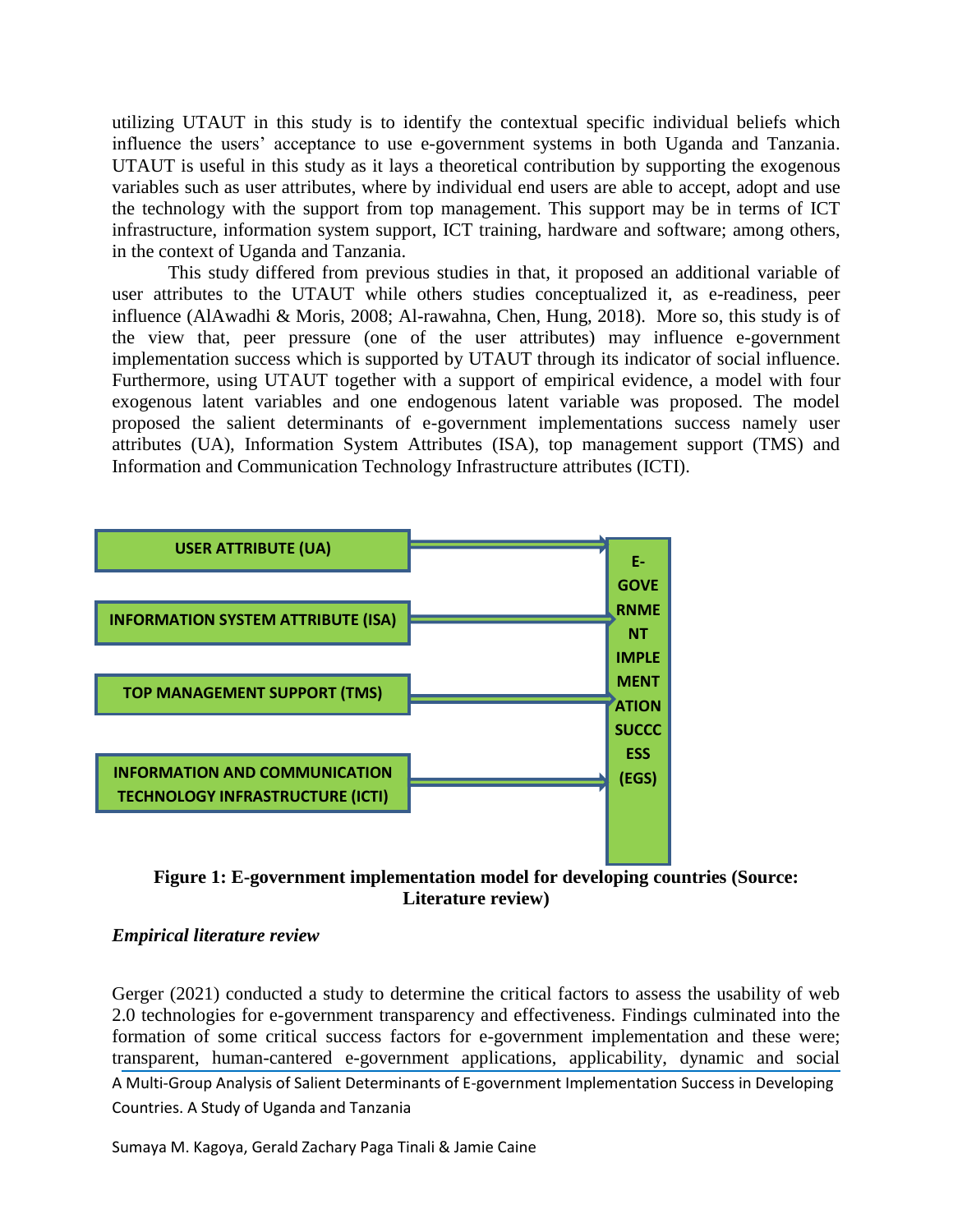aspects. Khan, Krishnan & Dhir (2021) studied e-government and corruption via a systematic literature review of 63 articles. The study developed an integrated framework to guide the egovernment developers, government policy makers and future researchers on a clear understanding of e-government aspects.

Yera *et al.* (2015) conducted a study in Europe to examine the characterization of the adoption of e-government via ranking the measures of e-readiness. The findings of the ranking comparison revealed that E-government Use Index (EGUI<sup>+</sup>) correlated at 5% level of significance with the four indexes, hence contributing to the clarity regarding the key factors affecting e-government usage in Europe plus its various stages of adoption. Manoharan *et al*. (2021) established five superlative groups for city e-governments which entailed: content, usability, services, security and privacy, social and citizen engagement.

Correspondingly, the author identified three groups of developers of e-governance and opined that, it was only in the development curve central point, that possess fastest growing cities thus depicting a climber marvel in the world dispersion drifts of e-governance. Contrarywise, this current study asserts that, there is need for developing countries (such as, Uganda and Tanzania) to conduct a multigroup analysis to ascertain the specific contextual salient determinants of e-government implementation success and avoid copy and paste mechanism of successful e-projects from MDCs. This will eventually aid in reducing the massive failure of such e-projects in developing countries as suggested by Kagoya and Mbamba (2021).

Additionally, Amogoh (2016) conducted a study in Nigeria to ascertain the e-government diffusion determinants using questionnaires, with queries regarding the three models (TAM, DOI and UTAUT). Findings opined that, the two prominent factors of reliability of electricity supply and trust in government were not within the theoretical dimensions, perhaps due to contextual differences. Kagoya and Gilbert (2020) evaluated e-government readiness in the Ugandan Ministries of ICT and national guidance, Finance, planning and economic development and Ministry of works and transport. Using descriptive statistical analysis on the gathered quantitative data, the results envisaged the development of EGRAF (E-government readiness assessment framework) for Uganda to enhance the citizen awareness about e-government for easy adoption and user participation purposes, hence increased e-government readiness.

Kagoya and Mbamba (2021) conducted a study about e-government implementation in Uganda, using positivism philosophical research orientations and deductive quantitative approach, results depicted that top management support, acts as moderating exogenous variable in the relationship between e-government implementation and user participation attributes in the Ugandan context. In this study, top management support is a predictor in both Uganda and Tanzania and not a moderator, and the difference perhaps is due to the differences in the time lag and the respondents' views by the time of the study. This also implies that top management support can be used as both a predictor and a moderator in the Ugandan context, when it comes to e-government implementation success.

Prior authors in Yemen institute of higher learning developed a conceptual e-government theoretical model based on UTAUT plus ICT innovations for lecturers' adoption that give a theoretical contribution and strategies for upcoming researchers in the developing world in line with e-government adoption and implementation (Qaid, Samikoni & Fahmi, 2021). Finally, Moon (2002) argue that, e-government implementation effectiveness and scope vary from nation to nation. The author asserted that some countries' e-government projects were developed based

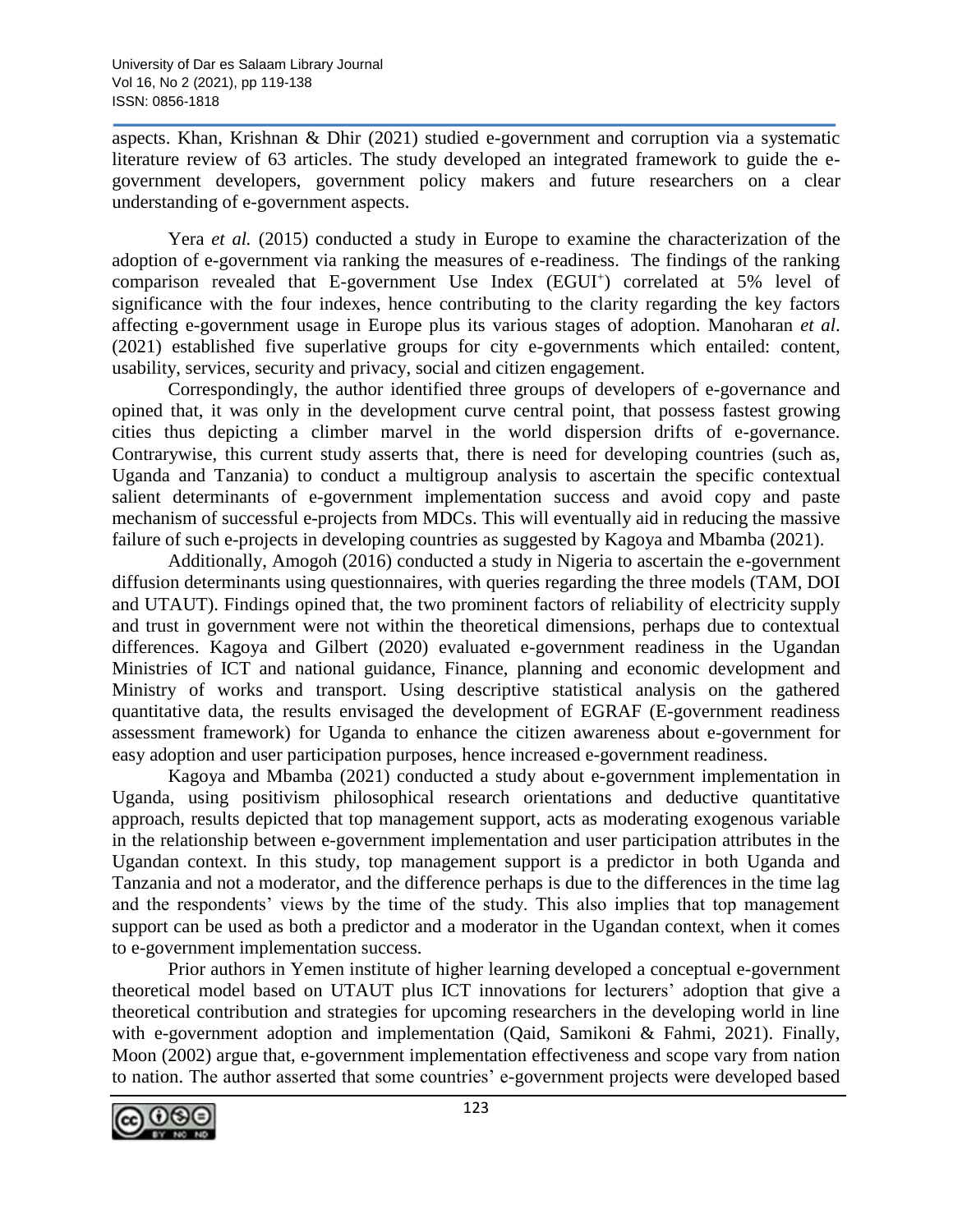on their websites and the Internet aid users during interactivity and usability purposes. Equally, some nations' e-government maturity stages differ from one another depending on the varying factors, such as economic status, political, social, cultural, technological and environmental factors (Shareef *et al.,* 2021; Kagoya & Mbamba, 2021; Ingrams *et al.,* 2020). Therefore, this research study suggests that, irrespective of the level of e-government development, a nation is at, e-government developers coupled with others key e-government stakeholders must consider the contextual salient determinants stipulated in the model, for successful e-government implementation. Some countries' e-government projects were developed based on their websites and the Internet that aid users during interactivity and usability purposes (Manoharan *et al*., 2021; Verkijika, & De Wet, 2018).

#### **Methodology**

This study was carried out in the contexts of Uganda and Tanzania to examine the silent determinants of e-government implementation success in less developed countries (LDCS). A cross sectional design and structured questionnaires were used to pucker quantitative data from the 72 employees and 64 employees from ministry of finance in Uganda and ministry of finance and planning in Tanzania respectively. The study population included all e-government users (employees) in ministries for both Uganda and Tanzania.

To avoid the situation of some respondents being reluctant in responding to the questions presented to them, the study opted for non-probabilistic sampling procedure and the respondents were conveniently and purposively selected. Uganda and Tanzania were chosen as countries of survey due to convenience of the researchers in terms of time and financial resources. The choice of the aforesaid Ministries was that, their respondents were exercising government electronic operations (MO ICT report, 2018; United Republic of Tanzania, 2014) and also the selected ministries were good representatives of the rest of the ministries in both countries since they are managing 90 %most of the ICT related national projects (Kagoya & Mbamba, 2020). Thus, Kampala and Dar es Salaam cities in were included and prior information to these cities were obtained, to know the respondents who were using the systems for their inclusion in the study.

The survey tool covered questions related to the user participation (including their attributes, IS attributes as well as ICT infrastructure that can affect usage); top management support; and e-government implementation success. Knowing the criticality of ethical consideration as advocated by previous researchers (Williamson *et al.,* 2021; Creswell *et al.*, 2021; Vol *et al.,* 2021), the study obtained consent from respondents and protected the interest of the respondent to safeguard the privacy and confidentiality issues which helped in reducing biasness hence acting as part of the common method bias (Kock, Berbekova & Assaf, 2021; Buijs & Jacobs, 2021) . Also the study at the introduction part of the questionnaire, the respondents were assured on their anonymity and confiidentialty. This effort enabled respondents to be open on reponding to the questions addresed to them (Poerwandari, 2021).

The study used a PLS-MGA (Partial Least Squared – Multi-group Analysis for data analysis which was suitable for comparative analysis between two countries results in the scope. It worth noting that, PLS-MGA assesses the measurement characteristics of the latent constructs comprising of the MICOM procedure hence supplementing on the accuracy level of the findings (Ritchie *et al.,* 2020; Dewi, Mohaidin & Murshid, 2019). Additionally, it aids researchers to

A Multi-Group Analysis of Salient Determinants of E-government Implementation Success in Developing Countries. A Study of Uganda and Tanzania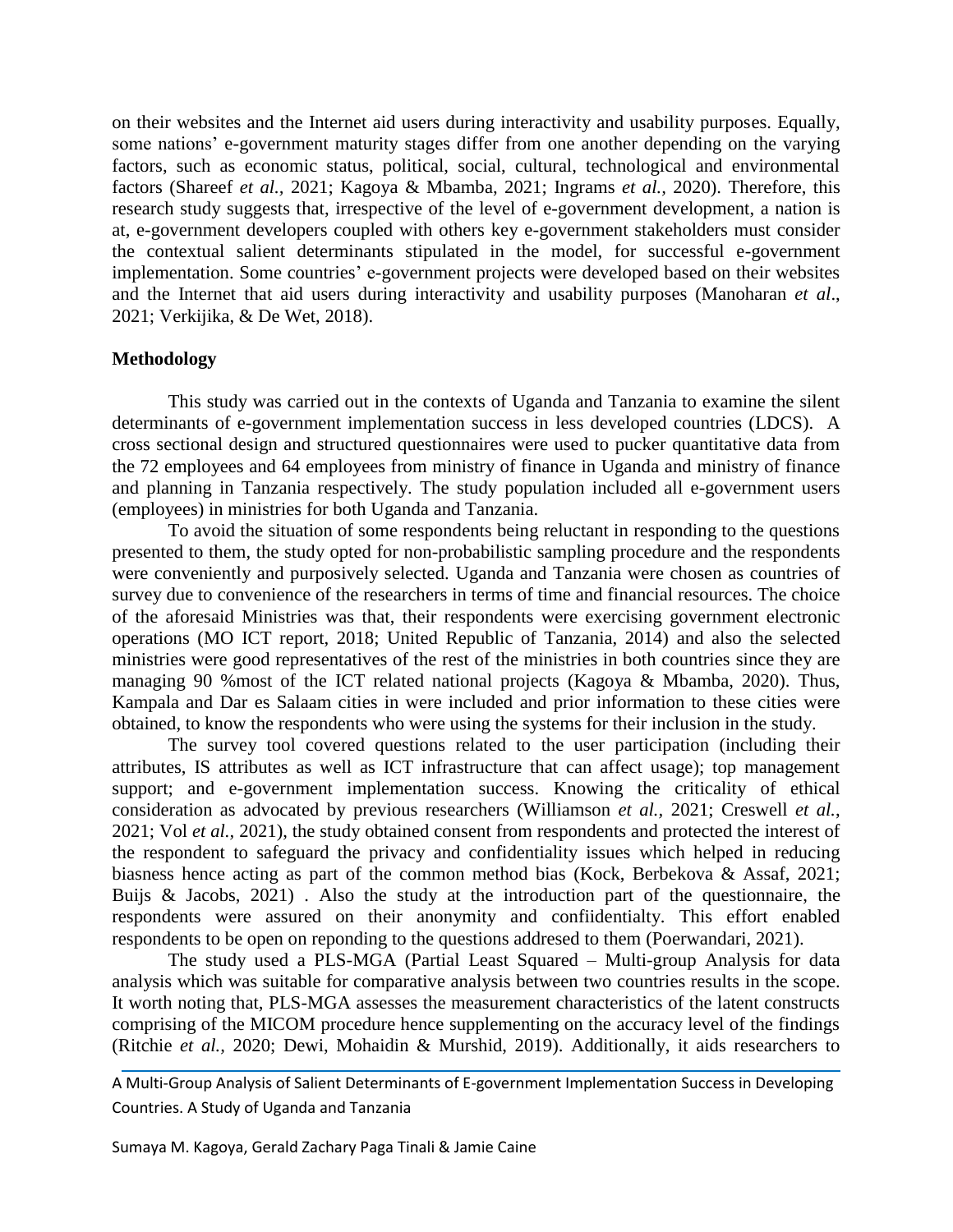advance on the possibility of attaining vital and significant differences across group-specific results among numerous relationships that builds on PLS-SEM bootstrapping results (Hair *et al.,* 2018; Sarstedt *et al.,* 2018). More so, PLS MGA being an extension of the original Henseler's MGA non-parametric significant test (Olya *et al.,* 2021; Sarstedt *et al.,* 2011), enabled the researchers to unearth dissimilarities of sub elements/ subsamples from the total population.

The quantitative data obtained, was screened before performing the analysis and the screening involved checking for the accuracy of the data entered into a system, suspicious response patterns and missing data (Mücke *et al.,* 2021; Chung *et al.,* 2021). Data analysis involved descriptive, discriminant validity, convergent validity and composite reliability tests (Pontes *et al.,* 2021; Hair *et al.,* 2017). Variable items similar to the study problem were adapted from Fan and Yang (2015), which ensured more efficiency for validity and reliability (Rehman Khan &, 2021; Low *et al.,* 2021) and were able to answer research questions and meet the objectives (Saunders, 2021; Perucchetti *et al.,* 2021).

# **Results**

# *Descriptive Statistics of the Sample*

Table 1 revealed that of the 136 respondents 64 (47%) were from Tanzania and 72 (53%) were from Tanzania, this indicates nearer equal representation of the respondents from both countries. Furthermore, based on gender majority of the respondents in both countries were male 87 (64%) however, there was a significant number of female respondents 49 (36%), an indication that both male and female respondents were considered in a significant number under this study.

|          | Gender |        |       |
|----------|--------|--------|-------|
| Country  | Male   | Female | Total |
| Tanzania | 37     | 27     | 64    |
| Uganda   | 50     | 22     | 72    |
| Total    | 87     | 49     | 136   |

#### **Table 1: Demographic Information**

# *Assessment of Measurement Model*

Initially the model was validated for the whole sample and then was grouped into two groups that are a sample contains responses from Tanzania and Uganda. After running the PLS algorithms the model result reveal that all measures meet the required criteria as describe in the Table 2 below.

| <b>Table 2: Country Specific Results</b> |            |                      |        |       |  |  |
|------------------------------------------|------------|----------------------|--------|-------|--|--|
| Latent                                   |            | <b>Tanzania</b>      | Uganda | All   |  |  |
| <b>Variables</b>                         |            |                      |        |       |  |  |
| EGS                                      | CR         | 0.959                | 0.910  | 0.934 |  |  |
|                                          | <b>AVE</b> | 0.825                | 0.673  | 0.739 |  |  |
| <b>ICTI</b>                              | CR         | 0.868                | 0.706  | 0.804 |  |  |
|                                          | <b>AVE</b> | 0.623                | 0.385  | 0.507 |  |  |
|                                          |            | $\sim$ $\sim$ $\sim$ |        |       |  |  |

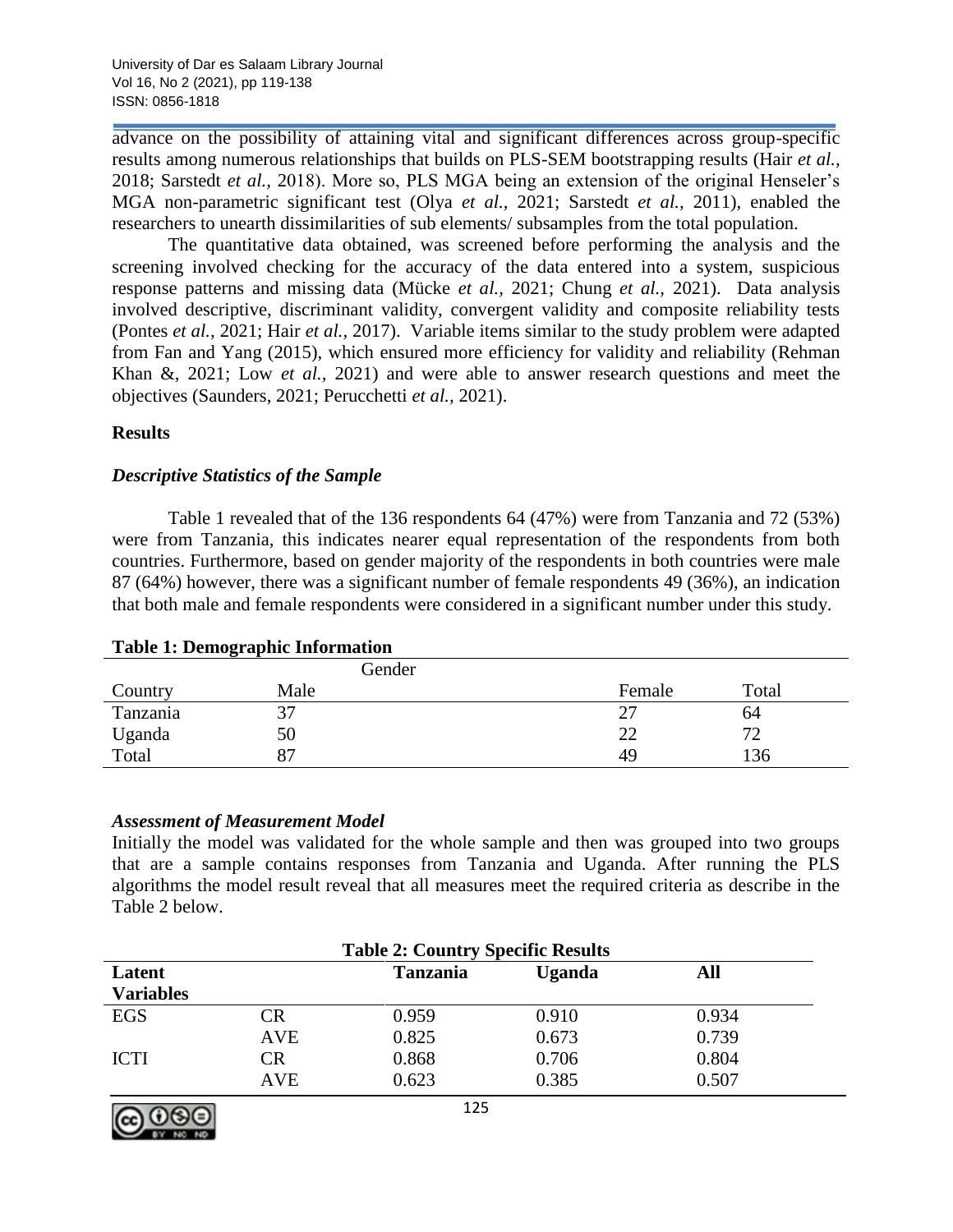| <b>ISA</b>             | CR         | 0.897     | 0.860      | 0.889      |
|------------------------|------------|-----------|------------|------------|
|                        | <b>AVE</b> | 0.556     | 0.475      | 0.535      |
| <b>TMS</b>             | <b>CR</b>  | 0.924     | 0.849      | 0.896      |
|                        | <b>AVE</b> | 0.671     | 0.487      | 0.590      |
| <b>UA</b>              | CR         | 0.937     | 0.828      | 0.889      |
|                        | <b>AVE</b> | 0.712     | 0.459      | 0.575      |
| Path                   |            |           |            |            |
| Relationships          |            |           |            |            |
| $ICTI \rightarrow EGS$ |            | $-0.118$  | $0.298*$   | $0.179***$ |
| $ISA \rightarrow EGS$  |            | $-0.097$  | $-0.089$   | $-0.111$   |
| $TMS \rightarrow EGS$  |            | $0.632*$  | 0.194      | $0.329*$   |
| UA > EGS               |            | $0.393**$ | $0.224***$ | $0.300*$   |
|                        |            | 0.535     | 0.277      | 0.377      |
| $\mathbb{R}^2$         |            |           |            |            |

Note: CR denotes composite reliability and AVE denotes average variance extracted

: \*, \*\*, \*\*\* Indicates significance at p<0.01, p<0.05, p<0.10 respectively

Internal consistency reliability was assessed using composite reliability (CR) and the findings as shown in Table 2 above indicated that all values for composite reliability for all constructs in each category of data were above 0.7 the minimum required threshold an indication that internal consistence were present in all underlying constructs. Moreover, convergent validity was assessed by examining the results of the average variance extracted (AVE) and the findings as shown in Table 2 above indicates that almost all values of average variance extracted were approximately equal to or higher than 0.5 an indication that convergent validity was achieved.

| <b>Lavie 5. Discriminant vanuity by Furnen-Larence Criterium</b> |            |       |       |            |       |  |  |
|------------------------------------------------------------------|------------|-------|-------|------------|-------|--|--|
|                                                                  | <b>EGS</b> | ICTI  | ISA   | <b>TMS</b> | UA    |  |  |
| EGS                                                              | 0.859      |       |       |            |       |  |  |
| <b>ICTI</b>                                                      | 0.494      | 0.712 |       |            |       |  |  |
| <b>ISA</b>                                                       | 0.298      | 0.606 | 0.732 |            |       |  |  |
| <b>TMS</b>                                                       | 0.525      | 0.699 | 0.571 | 0.768      |       |  |  |
| <b>UA</b>                                                        | 0.497      | 0.509 | 0.376 | 0.447      | 0.758 |  |  |

| Table 3: Discriminant Validity by Fornell-Larcker Criterion |  |  |  |  |  |  |  |  |  |  |  |  |  |
|-------------------------------------------------------------|--|--|--|--|--|--|--|--|--|--|--|--|--|
|-------------------------------------------------------------|--|--|--|--|--|--|--|--|--|--|--|--|--|

Additionally, to assess the discriminant validity the study used the Fornell-Larcker criteria whereby the square roots of the average variance extracted were compared to the correlation of all other constructs. The findings as in Table 3 indicates that all the correlations were smaller relative to the square roots of the average variance extracted along the diagonal an indication that discriminant validity was satisfied.

# **Structural Model Results**

A Multi-Group Analysis of Salient Determinants of E-government Implementation Success in Developing Countries. A Study of Uganda and Tanzania As indicated in the Table 1 above, the findings for the complete data set indicates insignificance results for information system attribute while all other constructs were significant (ICTI:  $p<0.1$ , TMS: p<0.01, UA: p<0.01). Findings for Tanzania data indicated insignificant results for both ICTI and ISA and positive significant results for TMS and UA (TMS:  $p<0.01$ , UA:  $p<0.05$ ). The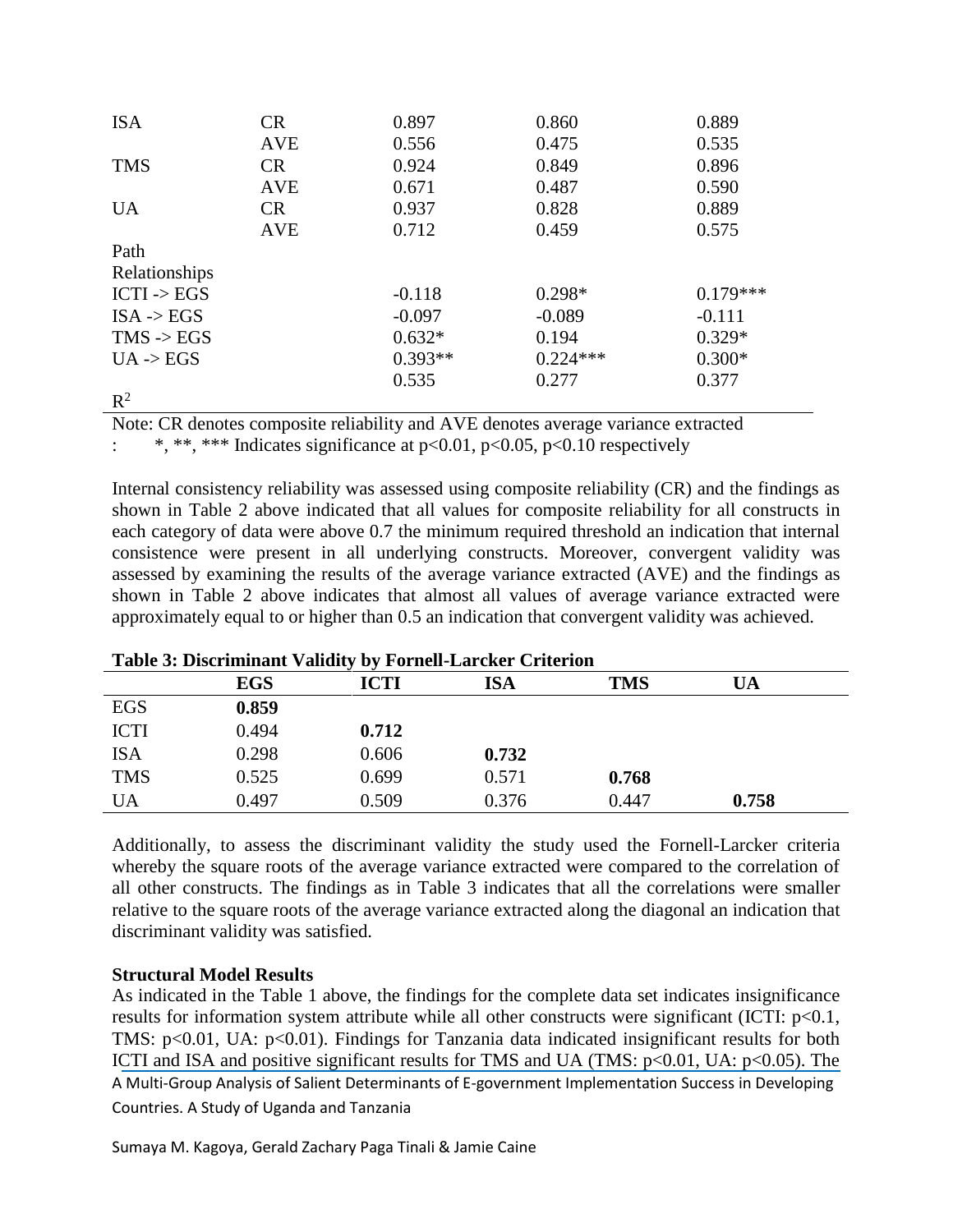Ugandan data set indicated insignificant results for ISA and TMS and positive significant results for ICTI and UA (ICTI:  $p<0.01$ , UA:  $p<0.1$ ).

# *Testing for Measurement Model Invariance*

Before comparing group parameter estimates using multgroup analysis it is required first to check for measurement model invariance (Hair, Sarstedt, Ringle, & Gudergan, 2018). The establishment of measurement model invariance provides an assurance that in the model group differences exist not because of distinctive contents (Kuppelwieser, 2021; Goncalves, 2013). Therefore, to test for measurement model invariance, this study used the measurement invariance of composite models (MICOM) following the three steps as described in the following sections (Balzarotti, 2021). Basically, the three steps aimed at checking the existence of configural invariance, compositional invariance and equality of composite mean values and variances.

MICOM  $1<sup>st</sup>$  Step involves checking for configural invariance. To ensure that the configural invariance for this study, first the study ensured the study measures what is supposed to measure by sharing the measurement items with practitioners and academicians who were experts in the concept and their feedback were incorporated before final data collection. Moreover, for both groups, treatment of missing values and outliers, coding was the same across the two groups. Furthermore, the algorithm settings in the software were the same for all two groups. Consequently, all these ensured the establishment of configural invariance as recommended by preceding authors (Ngah *et al.,* 2021; Ghazali, Mutum & Javadi, 2021; Keung *et al.,* 2021).

| Composite   | Correlation<br>$\left( $ | Correlation<br>Permutation<br>Mean | 5%<br>Quantile of<br>Empirical<br>the<br>Distribution of cu | Permutation<br>p-Values | Compositional<br>Invariance<br>Established |
|-------------|--------------------------|------------------------------------|-------------------------------------------------------------|-------------------------|--------------------------------------------|
| EGS         | 0.998                    | 0.999                              | 0.996                                                       | 0.141                   | Yes                                        |
| <b>ICTI</b> | 0.955                    | 0.969                              | 0.919                                                       | 0.222                   | Yes                                        |
| <b>ISA</b>  | 0.962                    | 0.952                              | 0.847                                                       | 0.330                   | Yes                                        |
| <b>TMS</b>  | 0.991                    | 0.989                              | 0.965                                                       | 0.425                   | Yes                                        |
| <b>UA</b>   | 0.987                    | 0.986                              | 0.957                                                       | 0.299                   | Yes                                        |

**Table 4: MICOM 2nd Step Results**

After being assured on the existence of configural invariance as explained in the MICOM first step, the next step was to assess the compositional invariance. This was done by running a permutation test with a minimum number of 1000 permutations. For compositional invariance assessment the aim was not to reject the null hypothesis at 5% level of significant, that the correlation between the composite scores of groups one and two (c) is equal to one. Findings as on Table 4 above through comparing the correlation (c) with the 5% Quantile indicated the Quantile to be smaller than the correlation in each composite thus signify the establishment of compositional invariance.

These results were also backed up by permutation p-values results whereby for all composite the values of p were greater than 0.5 indicating the failure to reject the null hypothesis at 5% level of significant. Therefore, the establishment of compositional invariance indicates the

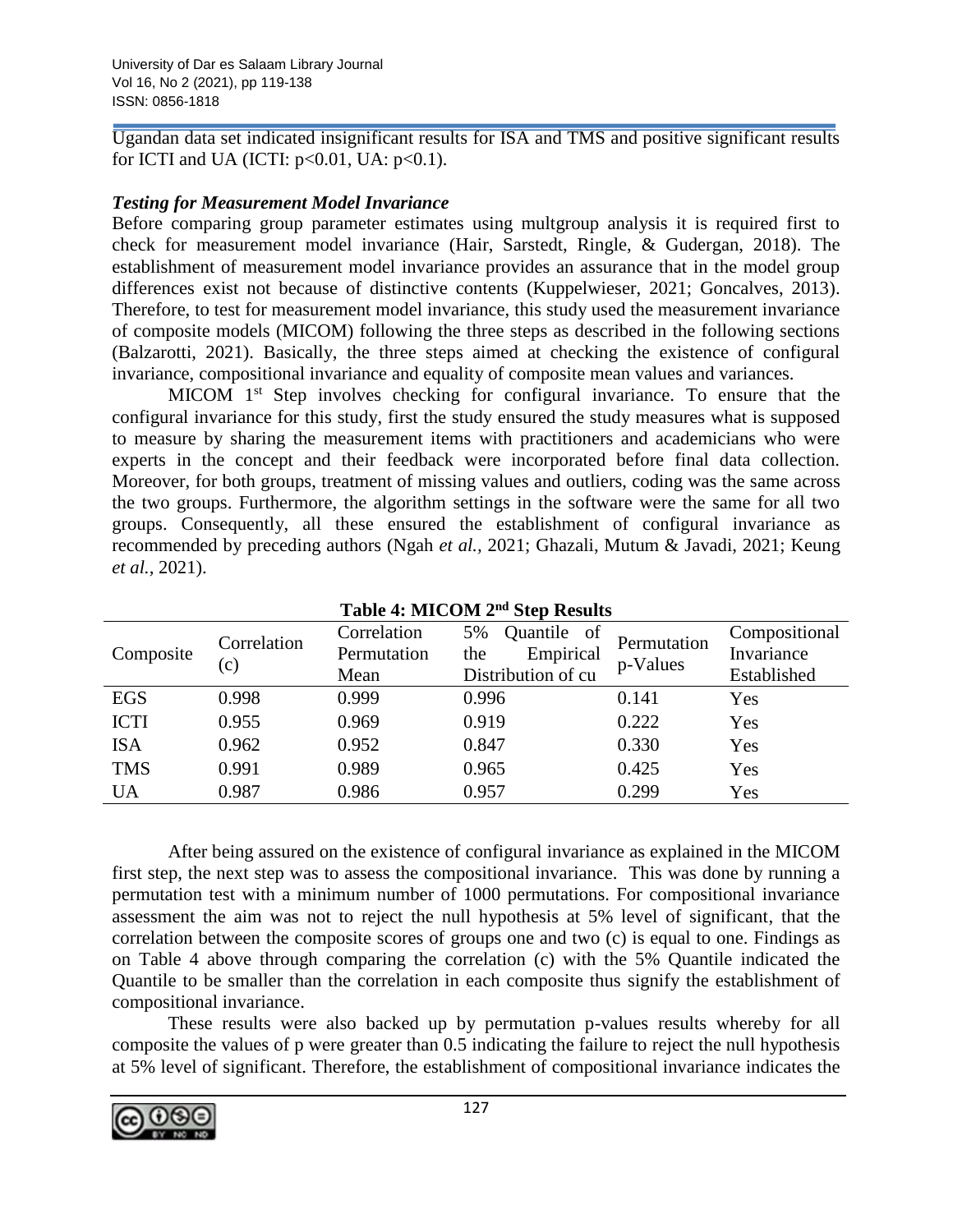existence of partial measurement invariance, this provides justification for our study to compare the path coefficients by means of multgroup analysis (MGA).

|             | Differences of the | 95%<br>confidence |          |                |
|-------------|--------------------|-------------------|----------|----------------|
| Composite   | Mean<br>Composite  |                   | p-Values | Mean<br>Equal  |
|             | Value $(=0)$       | Interval          |          | Values?        |
|             | (Tanzania-Uganda)  |                   |          |                |
| <b>EGS</b>  | 0.067              | $[-0.320; 0.346]$ | 0.711    | Yes            |
| <b>ICTI</b> | $-0.055$           | $[-0.318; 0.323]$ | 0.772    | Yes            |
| <b>ISA</b>  | $-0.381$           | $[-0.313; 0.342]$ | 0.025    | N <sub>o</sub> |
| <b>TMS</b>  | 0.148              | $[-0.333; 0.348]$ | 0.390    | Yes            |
| <b>UA</b>   | 0.094              | $[-0.350; 0.335]$ | 0.590    | Yes            |
|             |                    |                   |          |                |

#### **Table 5: MICOM 3rd Step (a) Results**

| Logarithms<br>of<br>the<br>Composite's Variance Ratio       | Table 6: MICOM 3rd Step (b) Results |  |  |  |  |  |
|-------------------------------------------------------------|-------------------------------------|--|--|--|--|--|
|                                                             |                                     |  |  |  |  |  |
|                                                             |                                     |  |  |  |  |  |
| 95% confidence Interval p-Values<br>Composite<br>$(=0)$     | Equal Variance?                     |  |  |  |  |  |
| (Tanzania - Uganda)                                         |                                     |  |  |  |  |  |
| <b>EGS</b><br>0.529<br>0.203<br>$[-0.577; 0.583]$<br>Yes    |                                     |  |  |  |  |  |
| $[-0.517; 0.480]$<br><b>ICTI</b><br>0.069<br>0.462<br>Yes   |                                     |  |  |  |  |  |
| $[-0.497; 0.496]$<br>$-0.094$<br>0.758<br><b>ISA</b><br>Yes |                                     |  |  |  |  |  |
| <b>TMS</b><br>$[-0.633; 0.570]$<br>0.033<br>0.684<br>No     |                                     |  |  |  |  |  |
| $[-1.084;1.082]$<br>0.664<br>0.270<br>Yes<br><b>UA</b>      |                                     |  |  |  |  |  |

Given the fact that, the results as discussed above indicated the existence of compositional invariance, this study proceed with the final step for testing the equality of composite mean values and variances of the data from Tanzania and Uganda. Based on the findings in the Table 6, with the exception of information system attribute (ISA), all other confidence intervals included the original difference in mean value. This is an indication that there is no significance difference in the mean values of latent variables across the two groups.

These results are further supported by the results for p values. For composite variance, with the exception of top management support (TMS), all other confidence intervals include logarithm of the composite variance. Also, with the exception of top management support (TMS), all p values were greater than 0.05.

#### **Multi-group Analysis (MGA**)

A Multi-Group Analysis of Salient Determinants of E-government Implementation Success in Developing Countries. A Study of Uganda and Tanzania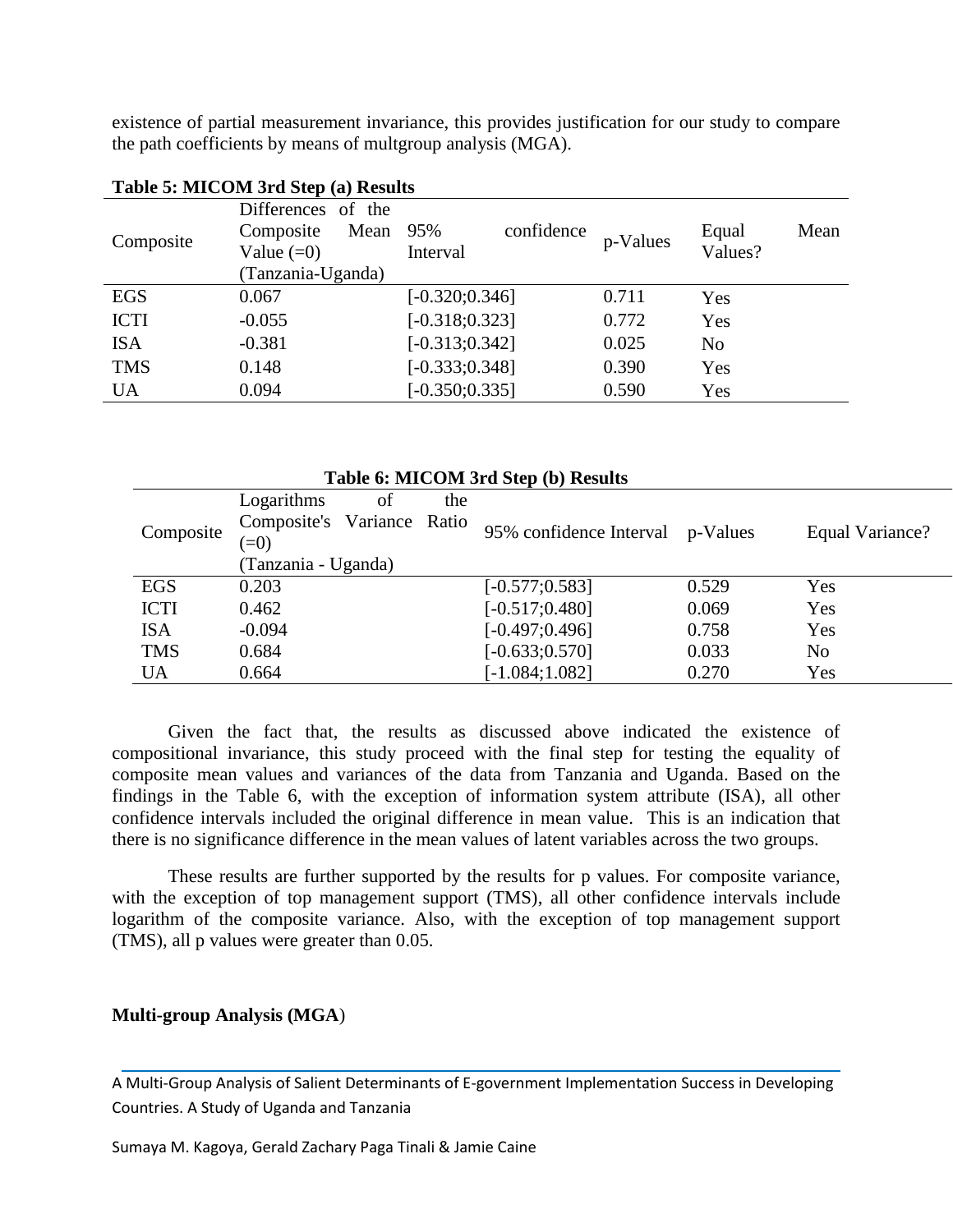As stated earlier, the existence of compositional invariance indicates the existence of partial measurement invariance, thus providing justification and motivation for this study, that is to compare the path coefficients by means of multigroup analysis (Assaker *et al.,* 2021; Jamal *et al.,* 2021). Furthermore, the multigroup analysis used in this study, aimed at testing the null hypothesis if the path coefficients between two groups (Tanzania and Uganda) are not significantly different, while the alternative hypothesis was to test whether the path coefficients were different (Ghazali, Mutum & Javadi, 2021; Toyoda *et al.,* 2021).

To explore this, the current researchers first focused on the results of permutation test and then analysed the group specific effects by running a multi-group analysis (MGA) approach on the quantitative data. The details are as described in the following results and discussions of the data obtained.

| <b>Table 7: Permutation Test Results</b>  |                                                    |                                              |                                                                               |                                                                                             |                                       |                          |  |  |
|-------------------------------------------|----------------------------------------------------|----------------------------------------------|-------------------------------------------------------------------------------|---------------------------------------------------------------------------------------------|---------------------------------------|--------------------------|--|--|
|                                           | Path<br>Coefficient<br>Original<br>S<br>(Tanzania) | Path<br>Coefficients<br>Original<br>(Uganda) | Path<br>Coefficient<br>Original<br>S.<br>Difference<br>(Tanzania -<br>Uganda) | Path<br>Coefficient<br>S<br>Permutatio<br>Mean<br>n<br>Difference<br>(Tanzania -<br>Uganda) | 95%<br>confidence<br>Interval         | Permutatio<br>n p-Values |  |  |
| <b>ICTI</b><br>-><br><b>EGS</b>           | $-0.118$                                           | 0.298                                        | $-0.416$                                                                      | 0.007                                                                                       | l-<br>0.374,0.378]                    | 0.030                    |  |  |
| <b>ISA</b><br>$\rightarrow$<br><b>EGS</b> | $-0.097$                                           | $-0.089$                                     | $-0.008$                                                                      | 0.012                                                                                       | [-<br>$0.337, 0.351$ ]                | 0.967                    |  |  |
| <b>TMS</b><br>$\rightarrow$<br><b>EGS</b> | 0.632                                              | 0.194                                        | 0.438                                                                         | 0.003                                                                                       | $\lceil - \rceil$<br>$0.580, 0.481$ ] | 0.089                    |  |  |
| $UA \rightarrow EGS$                      | 0.393                                              | 0.224                                        | 0.169                                                                         | $-0.013$                                                                                    | $\left( -\right)$<br>0.398,0.384]     | 0.429                    |  |  |

Permutation test results portray that, two out of four structural model relationships do not differ between the respondents from Tanzania and Uganda. The findings designate the relationship between information and communication technology infrastructure (ICTI) attributes and e-government implementation success (EGS) differs significantly, that is the effect between ICTI and EGS is significant ( $p<0.05$ ) different between the respondents from Tanzania (β<sub>Tanzania</sub>)  $= -0.118$ ) compared to those from Uganda ( $\beta_{Uganda} = 0.298$ ). Moreover, findings show that, the relationship between top management support (TMS) and e-government implementation success (EGS) differs significantly between the two groups. That is to say, the effect between TMS and EGS is significantly (p<0.10) different between the respondents from Tanzania ( $\beta_{\text{Tanzania}} = 0.632$ ) compared to those from Uganda ( $\beta_{Uganda} = 0.194$ ).

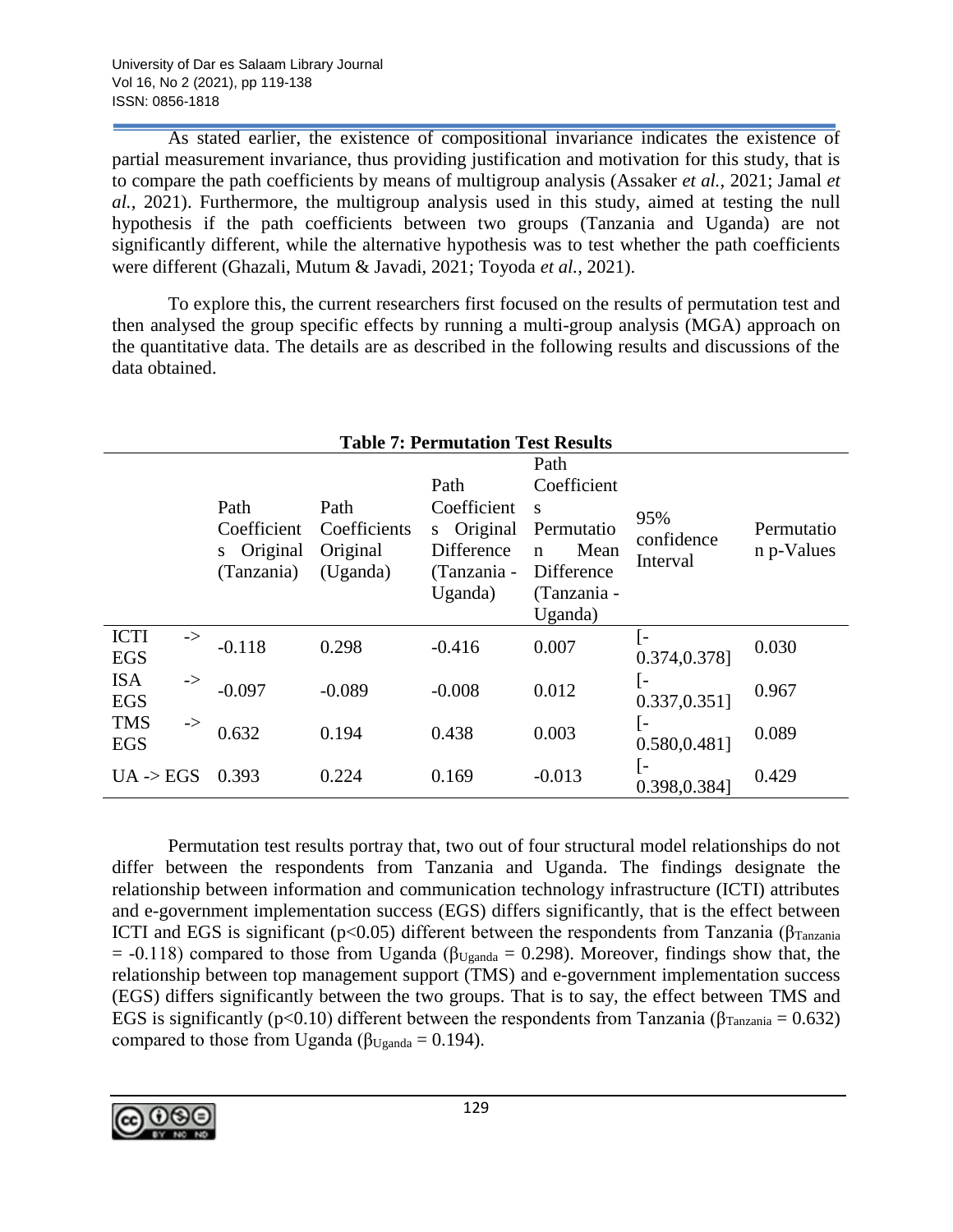In order to obtain a clear difference between these two groups, this study further conducted a mult group analysis (MGA) in SmartPLS 3 and the results for PLS –MGA, Parametric Test and Welch-Satterthwaite t Test are as displayed in the Table 8 below and discussed thereafter.

| Table 8: PLS –MGA, Parametric Test and Weich-Satterthwalle LTest Results |                        |                       |                      |  |  |  |  |
|--------------------------------------------------------------------------|------------------------|-----------------------|----------------------|--|--|--|--|
| <b>Path Coefficients</b>                                                 | Path Coefficients-diff | t-Value               | p-Value              |  |  |  |  |
|                                                                          | (Tanzania - Uganda)    | (Tanzania vs. Uganda) | (Tanzania vs Uganda) |  |  |  |  |
| PLS-MGA                                                                  |                        |                       |                      |  |  |  |  |
| $ICTI \rightarrow EGS$                                                   | 0.416                  |                       | 0.976                |  |  |  |  |
| $ISA \rightarrow EGS$                                                    | 0.008                  |                       | 0.530                |  |  |  |  |
| $TMS \rightarrow EGS$                                                    | 0.438                  |                       | 0.047                |  |  |  |  |
| $UA$ -> $EGS$                                                            | 0.169                  |                       | 0.212                |  |  |  |  |
|                                                                          |                        |                       |                      |  |  |  |  |
| <b>Parametric Test</b>                                                   |                        |                       |                      |  |  |  |  |
| $ICTI \rightarrow EGS$                                                   | 0.416                  | 2.000                 | 0.048                |  |  |  |  |
| $ISA \rightarrow EGS$                                                    | 0.008                  | 0.033                 | 0.974                |  |  |  |  |
| $TMS \rightarrow EGS$                                                    | 0.438                  | 1.730                 | 0.086                |  |  |  |  |
| $UA$ -> $EGS$                                                            | 0.169                  | 0.831                 | 0.407                |  |  |  |  |
| <b>Welch-Satterthwaite t Test</b>                                        |                        |                       |                      |  |  |  |  |
| $ICTI \rightarrow EGS$                                                   | 0.416                  | 1.950                 | 0.056                |  |  |  |  |
| $ISA$ -> $EGS$                                                           | 0.008                  | 0.032                 | 0.974                |  |  |  |  |
| $TMS \rightarrow EGS$                                                    | 0.438                  | 1.702                 | 0.094                |  |  |  |  |
| UA > EGS                                                                 | 0.169                  | 0.817                 | 0.417                |  |  |  |  |

**Table 8: PLS –MGA, Parametric Test and Welch-Satterthwaite t Test Results**

A PLS MGA results as it represents a one tailed test indicates the path coefficient based on respondent from Tanzania is significantly  $(p<0.05)$  larger than the path coefficient based in Uganda for top management support (TMS) and e-government implementation success (EGS) relationships. Through taking the 1-p value however the result indicates the path coefficient based on respondents from Uganda is significantly  $(p<0.05)$  larger than the path coefficient in in Tanzania for the information and communication technology infrastructure (ICTI) attributes and e-government implementation success (EGS) relationships. Furthermore, parametric test and Welch-Satterthwaite t test results were also checked and seem to provide similar conclusion as PLS-MGA results (Pontes *et al.,* 2021).

| Path Coefficient       | Permutation | PLS-MGA | Parametric | Welch-Satterthwaite |
|------------------------|-------------|---------|------------|---------------------|
|                        | Test        |         | Test       | t Test              |
| $ICTI \rightarrow EGS$ | **          | $**$    | **         | ***                 |
| $ISA \rightarrow EGS$  |             |         |            |                     |
| $TMS \rightarrow EGS$  | ***         | **      | ***        | ***                 |
| UA > EGS               |             |         |            |                     |

A Multi-Group Analysis of Salient Determinants of E-government Implementation Success in Developing Countries. A Study of Uganda and Tanzania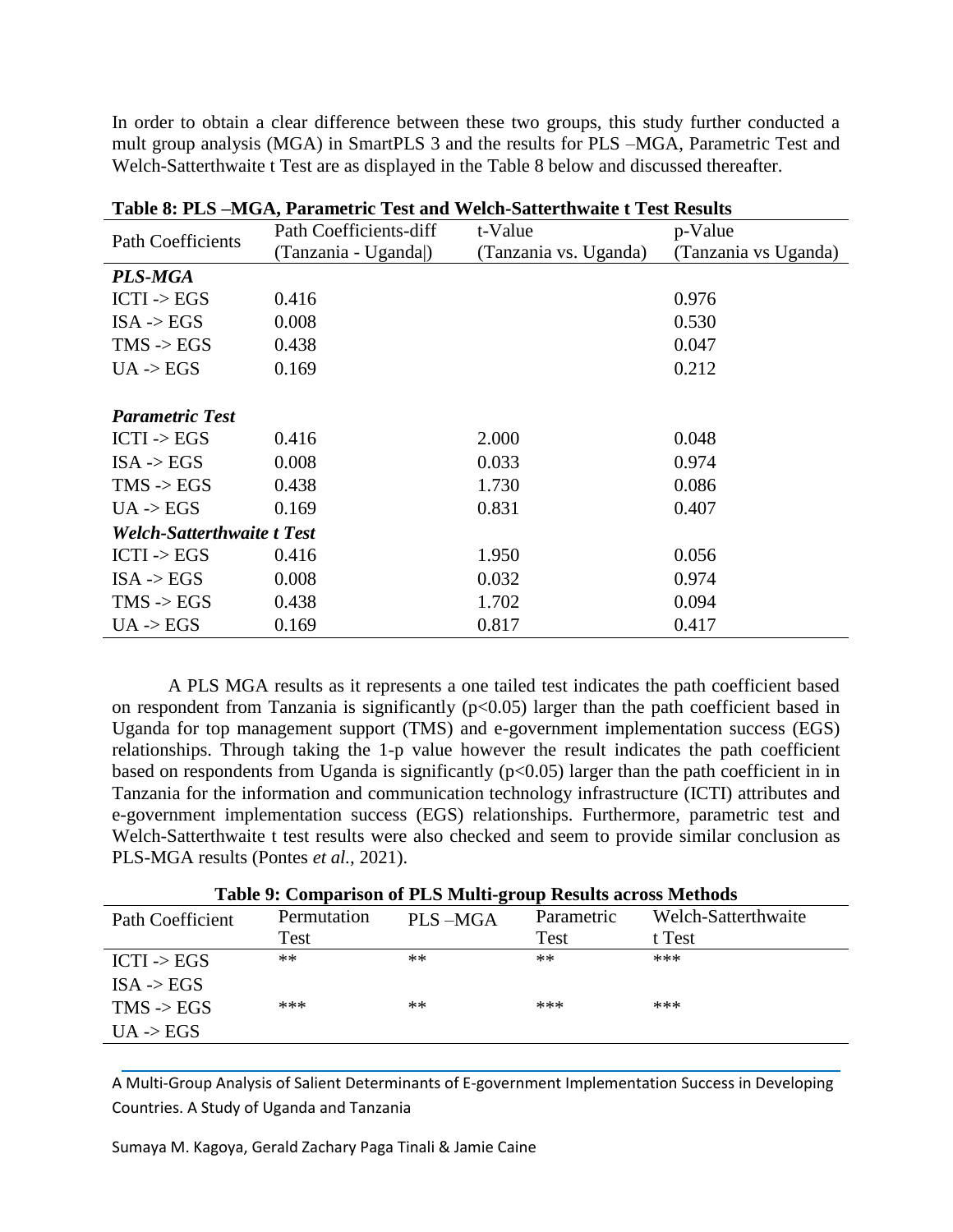Notes: \*, \*\*, \*\*\* Indicates significance difference ( $p<0.01$ ,  $p<0.05$ ,  $p<0.10$  respectively) of path coefficients across groups

By comparing on the results from different methods as indicated in Table 9, all the methods indicated path coefficients for ICTI to EGS and TMS to EGS were significantly different between the two data groups with the rest of path coefficient being similar across the groups. This multi-method comparison provides an additional confidence on the results obtained for this study (Walker *et al.,* 2021; Cuhadar *et al.,* 2021).

# **Discussion of the Results**

This study examined a multi-group analysis to examine the silent determinants of egovernment implementation success in developing countries with special reference to Uganda and Tanzania. The results for the combined data set showed that information system attribute was negatively and insignificantly related to e-government implementations success. Nevertheless, ICTI, TMS and UA were positively and significantly related to e-government implementations success. The findings are in support of UTAUT in a context of including the UA as a critical factor towards e-government implementations success. This study supports previous studies who also found ICTI, TMS or UA significantly positively related to egovernment implementations success (Olugbara & Joseph, 2018; Kaaya, 2012;).

Furthermore, results for Tanzania data were insignificant results for both ICTI and ISA and positive significant results for TMS and UA. The significant results of TMS and UA in Tanzania data are in line with previous literature which supported the importance of top management support and user attributes towards successful information technology applications in organizations (Kagoya & Mbamba, 2021; Olugbara & Joseph, 2018; Kaaya, 2012; Dong *et al.,* 2009; Ragu-Nathan *et al.,* 2004). The Ugandan data set indicated insignificant results for ISA and TMS, and positive significant results for ICTI and UA. The significance results of ICTI and UA in Uganda data are in support of UTAUT together with other previous studies which used some of the proposed variables for e-government implementation success (Kagoya & Mbamba, 2021; Kaaya, 2012; Kagoya & Mbamba 2020; Olugbara & Joseph, 2018).

Nevertheless, further analysis using a multgroup analysis revealed that the path confidents for for ICTI to EGS and TMS to EGS were significantly different between the two data groups with the rest of path coefficient being similar across the groups. The difference in other key salient determinants may be due to the differences in the leadership style, socialcultural related issues, plus technological levels and different economic muscles.

# **Study Implications, Limitation and Future Research**

Since the current study findings envisaged that the path coefficients for ICTI to EGS and TMS to EGS were significantly different between the two data groups, a lesson can be drawn especially to the e-government implementers and practitioners to consider the issue of

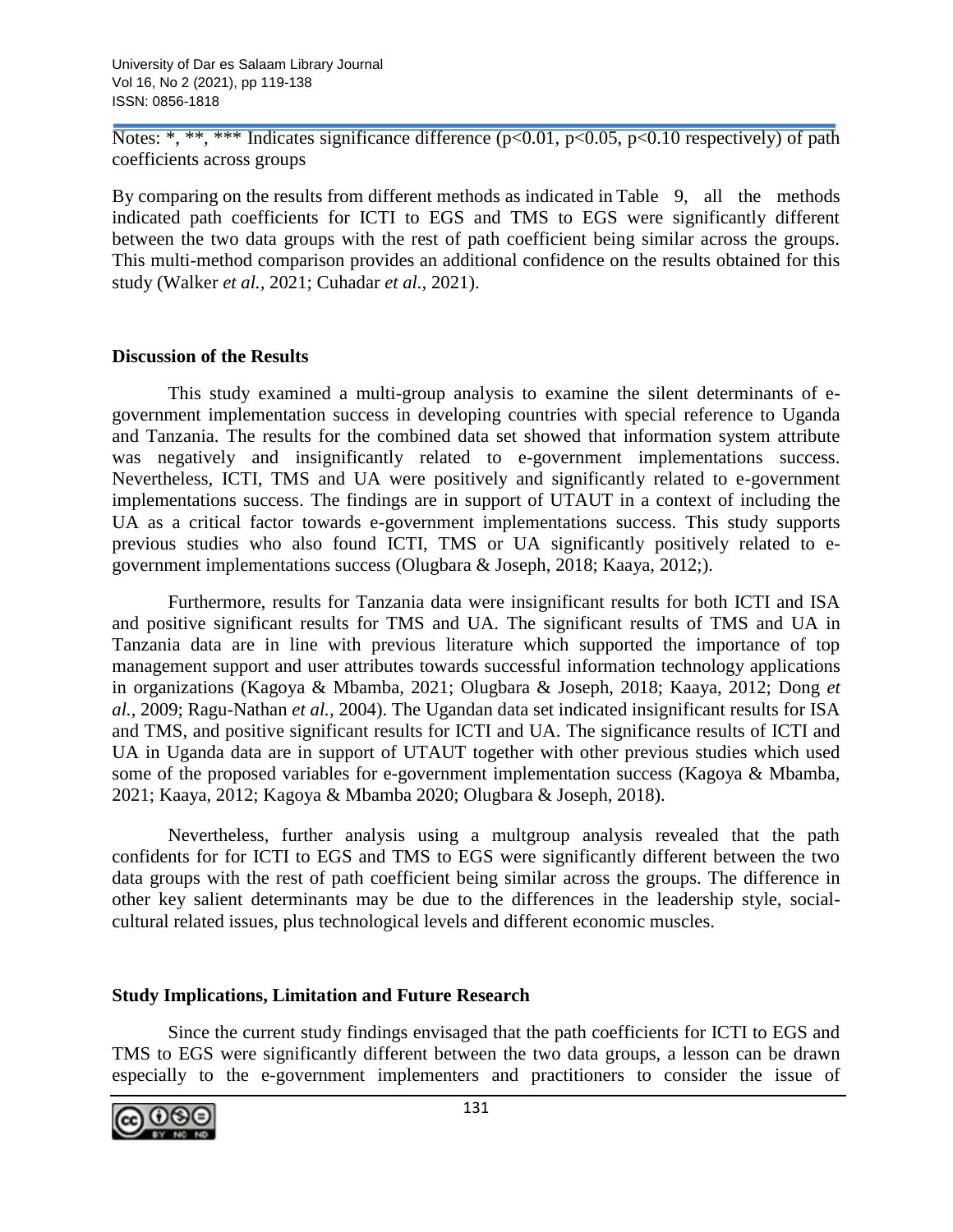geographical differences rather than coping and pasting e-government projects and strategies from most developed countries. This study argues policy makers and all other relevant stakeholders in e-government implementation in Uganda to formulate policies that will support user participation attributes and ICT infrastructure attributes while those of Tanzania should embark on policies that involve users' participation attributes and top management support, as the key salient determinants for successful e-government implementation. Additionally, the study provides a significant methodological and empirical contribution to studies involving multigroup analysis using partial least square structural equation models, given the fact that it was the first of its kind in the developing countries specifically in Uganda and Tanzania.

Several limitations of this study need to be noted and taken into considerations in future studies. The study opted for cross-sectional design, but given the advantages the longitudinal studies possess over cross sectional studies further studies should concentrate on longitudinal research design. The study concentrated only on the direct relationships between the predictor variables (user attributes (UA), Information System Attributes (ISA), top management support (TMS) and Information and Communication Technology Infrastructure attributes (ICTI) and the predicted variable, we recommend future studies to concentrate on mediators and moderator variables hoping for more qualities compared to the study at hand.

#### **Conclusion**

This study used a multi-group analysis to determine the salient determinants of egovernment implementation success in Uganda and Tanzania. Using cross sectional design, quantitative data was gathered from the two countries for comparative purposes. Findings revealed that, in Uganda, the salient determinants to be considered by policy makers for egovernment implementation success are; User participation attributes (UA) and Information and Communication Technology attributes (ICTI). On the contrary, those of Tanzania should that were statistically and positively significant at the time of this study are; top management support (TMS) and user participation attributes (UA). Overall results for combined data from Uganda and that of Tanzania reveal that, user participation attributes (determinants) are paramount and similar in e-government implementation success in both developing countries. Therefore, the governments from both neighbouring East African countries should give relevant support to the e-government users and encourage e-government developers to actively involve end-users in all the phases of e-government development for implementation success.

#### **References**

- Abbad, M. M. (2021). Using the UTAUT model to understand students' usage of e-learning systems in developing countries. *Education and Information Technologies*, 26*(*6) 1-20.
- Ahmad, D., Lutfiani, N., Ahmad, A. D. A. R., Rahardja, U., & Aini, Q. (2021). Blockchain Technology Immutability Framework Design in E-Government. *Jurnal Administrasi Publik: Public Administration Journal*, 11(1), 32-41.

A Multi-Group Analysis of Salient Determinants of E-government Implementation Success in Developing Countries. A Study of Uganda and Tanzania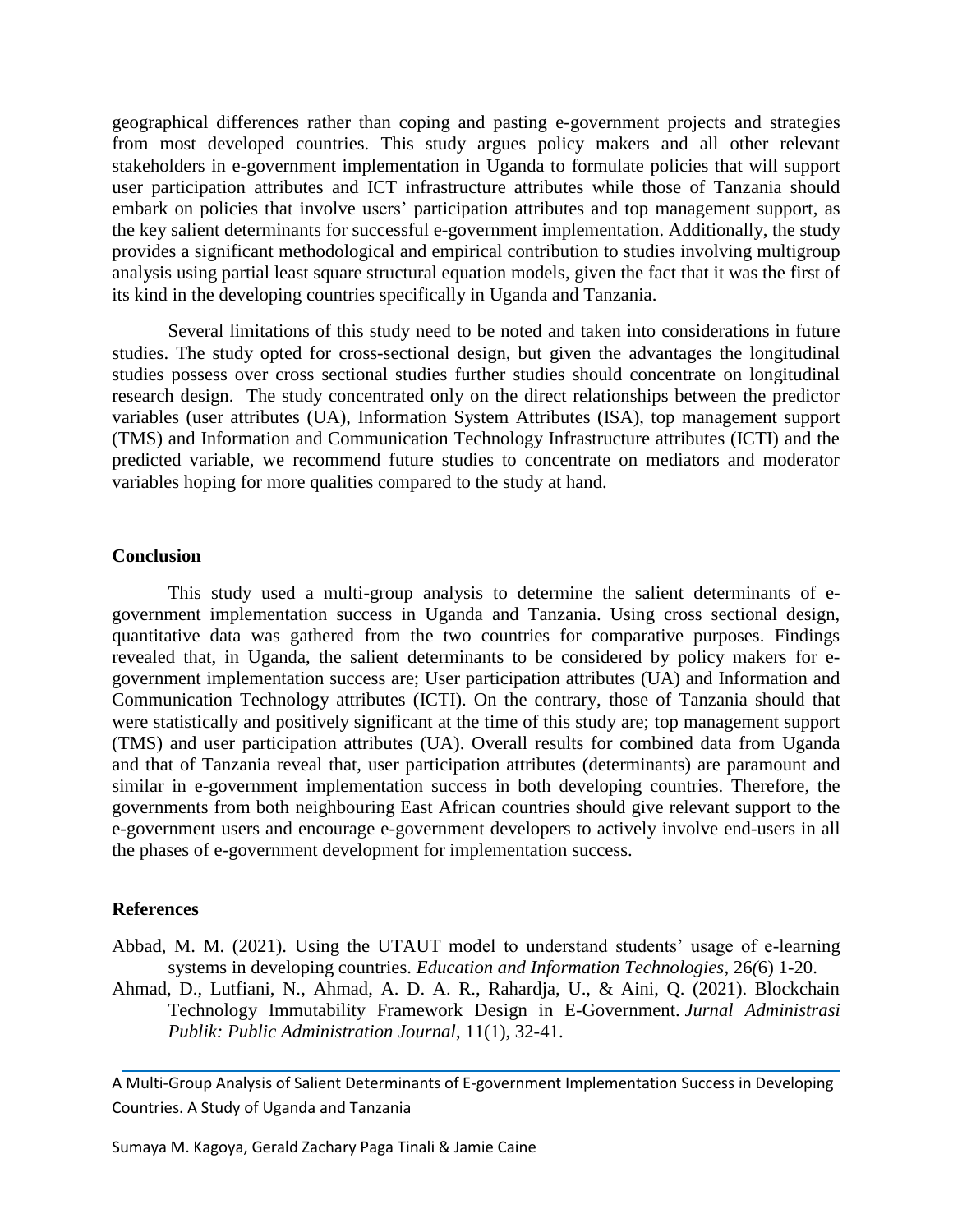- AlAwadhi, S., & Morris, A. (2008). The use of the UTAUT model in the adoption of egovernment services in Kuwait*. 41st Hawaii International Conference on System Sciences*, 1-11. UK: Loughborough University.
- Alghamdi, I. A., Goodwin, R., & Rampersad, G. (2016). Ready, set, govern: Readiness of Saudi Arabian organizations for e-government. *International Journal of Electronic Government Research (IJEGR)*, 12(1), 69-98.
- Alkraiji, A. I. (2020). An examination of citizen satisfaction with mandatory e-government services: comparison of two information systems success models. *Transforming Government: People, Process and Policy,* 6(1), 36-58.
- Almaiah, M. A., & Nasereddin, Y. (2020). Factors influencing the adoption of e-government services among Jordanian citizens. *Electronic Government, An International Journal*, *16*(3), 236-259.
- Altalhi, M. (2021). Toward a model for acceptance of MOOCs in higher education: the modified UTAUT model for Saudi Arabia. *Education and Information Technologies*, *26*(2), 1589- 1605.
- Al-rawahna, A.S., S, Chen, & Hung, C. (2018). The barriers of e-government success. An empirical study from Jordan. *International Journal of Managing Public Sector ICT*, 9(2), 1-18.
- Amagoh, F. (2016). Determinants of e-government diffusion in Nigeria: An examination of theoretical models. *Information Development*, 32(4), 1137-1154.
- Assaker, G., Hallak, R., Assaf, A. G., & Assad, T. (2015). Validating a structural model of destination image, satisfaction, and loyalty across gender and age: Multigroup analysis with PLS-SEM. *Tourism Analysis*, 20(6), 577-591.
- Assefa, S., Rorissa, A., & Alemneh, D. (2021). Digital readiness assessment of countries in Africa: A case study research. *Proceedings of the Association for Information Science and Technology*, 58(1), 400-404.
- Balzarotti, S. (2021). The emotion regulation questionnaire: factor structure and measurement invariance in an Italian sample of community dwelling adults. *Current Psychology*, 40(10), 4918-4929.
- Buijs, A., & Jacobs, M. (2021). Avoiding negativity bias: Towards a positive psychology of human–wildlife relationships. *Ambio*, 50(2), 281-288.
- Chu, S. K. W., Reynolds, R. B., Tavares, N. J., Notari, M., & Lee, C. W. Y. (2021). *21st century skills development through inquiry-based learning from theory to practice*. Springer International Publishing.
- Chung, S. C., Marlow, S., Tobias, N., Alogna, A., Alogna, I., You, S. L., & Pillay, D. (2021). Lessons from countries implementing find, test, trace, isolation and support policies in the rapid response of the COVID-19 pandemic: A systematic review. *BMJ Open*, 11(7), e047832.
- Çuhadar, Ç. E., Kaarbo, J., Kesgin, B., & Özkeçeci-Taner, B. (2021). Turkish leaders and their foreign policy decision-making style: A comparative and multi-method perspective. *Turkish Studies*, *22*(1), 1-27.
- Gonçalves, H. M. M. (2013). Multi-group invariance in a third-order factorial model: Attribute satisfaction measurement. *Journal of Business Research*, *66*(9), 1292-1297.

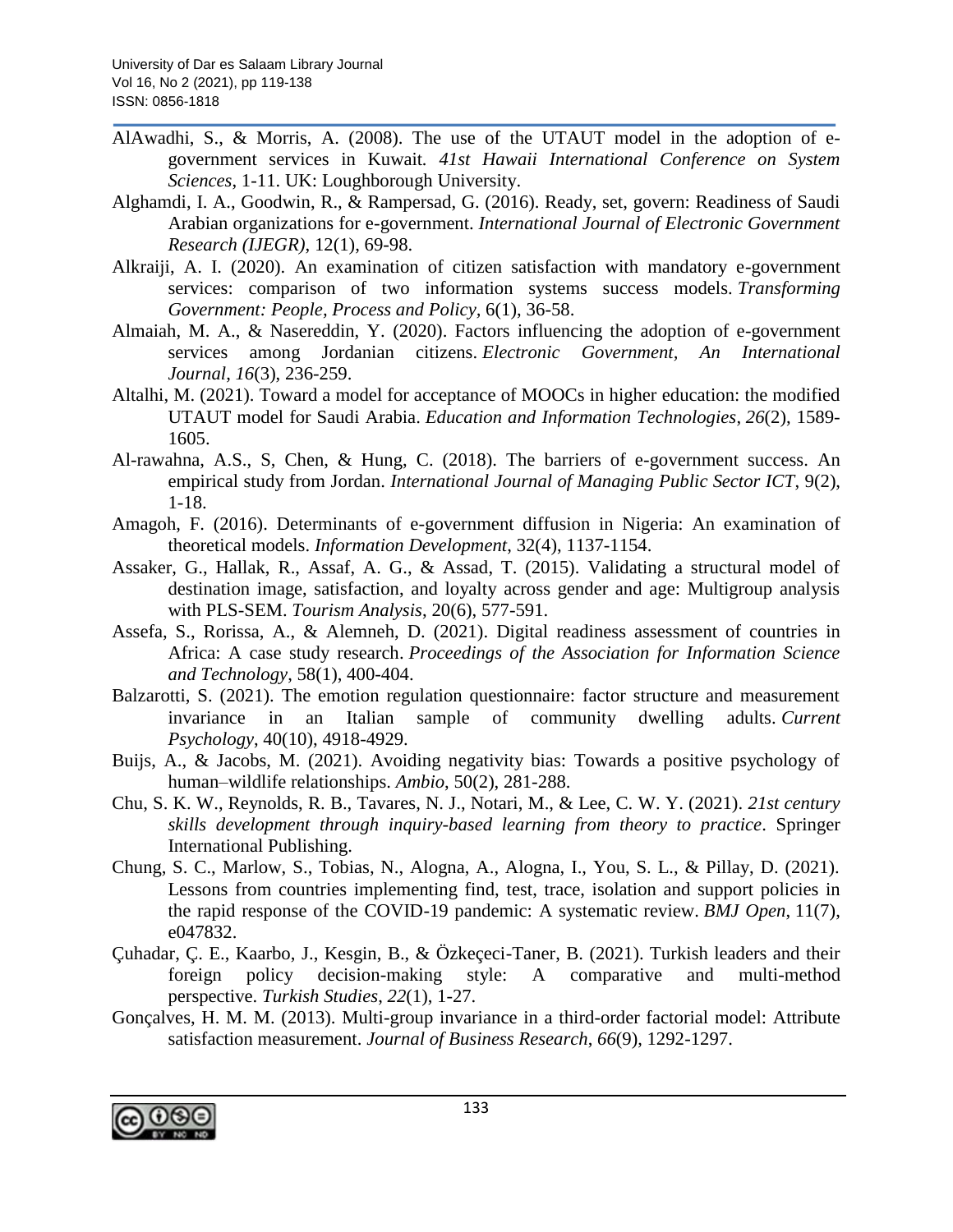- Creswell, C., Shum, A., Pearcey, S., Skripkauskaite, S., Patalay, P., & Waite, P. (2021). Young people's mental health during the COVID-19 pandemic. *The Lancet Child & Adolescent Health*, *5*(8), 535-537.
- Çuhadar, Ç. E., Kaarbo, J., Kesgin, B., & Özkeçeci-Taner, B. (2021). Turkish leaders and their foreign policy decision-making style: A comparative and multi-method perspective. *Turkish Studies*, 22(1), 1-27.
- Dewi, C. K., Mohaidin, Z., & Murshid, M. A. (2019). Determinants of online purchase intention: a PLS-SEM approach: evidence from Indonesia. *Journal of Asia Business Studies, 13*(4), 281-306.
- Dong, L., Neufeld, D., & Higgins, C. (2009). Top management support of enterprise systems implementations. *Journal of Information Technology*, 24(1), 55-80.
- Eapen, B. (2021). Towards a Theory of Adoption and Design for Clinical Decision Support Systems. PhD thesis, McMaster University, Canada.
- Dias, G. P. (2020). Global e-government development: besides the relative wealth of countries, do policies matter? *Transforming Government. People, Process and Policy, 6*(1), 381- 400.
- Elbahnasawy, N. G. (2021). Can e-government limit the scope of the informal economy? *World Development*, *139*(10), 41-56.
- Fan, J., & Yang, W. (2015). Study on E-Government Services Quality: The Integration of Online and Offline Services. *Journal of Industrial Engineering and Management*, *8*(3), 693-718.
- Gerger, A. (2021). Technologies for connected government implementation: Success factors and best Practices. In *Web 2.0 and Cloud Technologies for Implementing Connected Government* (pp. 36-66). IGI Global.
- Ghazali, E. M., Mutum, D. S., & Javadi, H. H. (2021). The impact of the institutional environment and experience on social entrepreneurship: A multi-group analysis. *International Journal of Entrepreneurial Behavior & Research,* 27(9), 15-37.
- Glyptis, L., Christofl, M., Vrontis, D., Gildice, M., Mitrious, S., & Michael, P. (2020). E-Government implementation challenges in small countries: The project manager's perspective. *Technological Forecasting and Social Change*, 152(7), 119-135.
- Gong, Y., Yang, J., & Shi, X. (2020). Towards a comprehensive understanding of digital transformation in government: Analysis of flexibility and enterprise architecture. *Government Information Quarterly*, 37(3), 101-118.
- Haydari, S. (2020). Assessing e-government readiness in Iranian universities, case study: Tarbiat Modares University. *Journal of Information and Communication Technology*, 43(43), 1- 14.
- Hair, J. F., Sarstedt, M., Ringle, C. M., & Gudergan, S. P. (2018). *Advanced Issues in Partial Least Squares Structural Equation Modeling (PLS-SEM)*. CA: Sage.
- Halsbenning, S., Niemann, M., Distel, B., & Becker, J. (2021, March). Playing (Government) seriously: Design principles for e-government simulation game platforms. In *International Conference on Wirtschaftsinformatik* (pp. 73-90). Springer, Cham
- Henseler, J., Ringle, C. M., & Sinkovics, R. R. (2009). the use of partial least squares path [modeling in international marketing.](https://www.escholar.manchester.ac.uk/uk-ac-man-scw:89555) *Advances in International Marketing*, *20*(5), 277- 320.
- Henseler, J., Ringle, C. M., and Sarstedt, M. (2016). [Testing measurement invariance of](http://www.emeraldinsight.com/doi/abs/10.1108/IMR-09-2014-0304)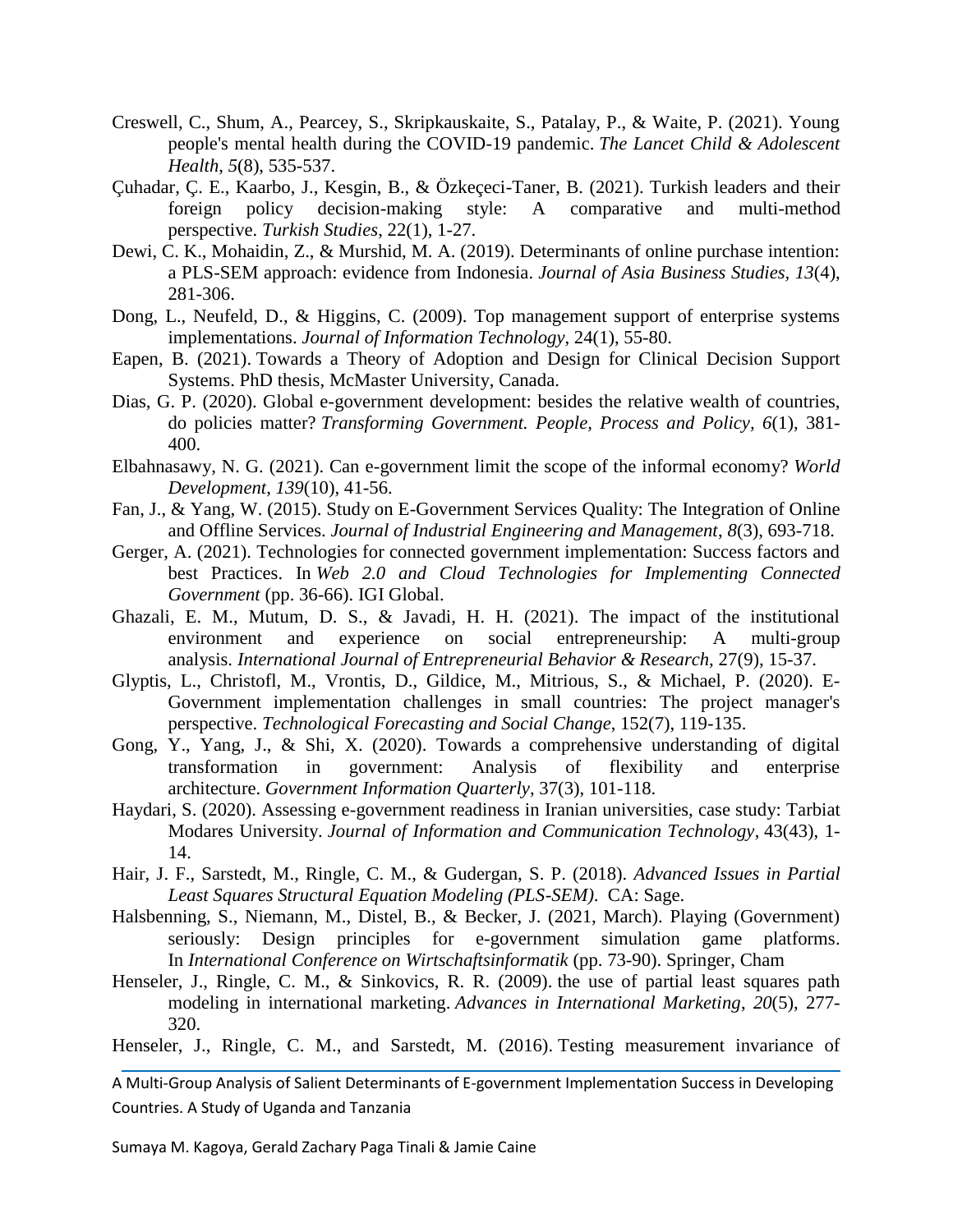[composites using partial least squares.](http://www.emeraldinsight.com/doi/abs/10.1108/IMR-09-2014-0304) *International Marketing Review, 33*(3), 405-431.

- Ingrams, A., Manoharan, A., Schmidthuber, L., & Holzer, M. (2020). Stages and determinants of e-government development: a twelve-year longitudinal study of global cities. *International Public Management Journal*, *23*(6), 731-769.
- Jamal, T., Zahid, M., Martins, J. M., Mata, M. N., Rahman, H. U., & Mata, P. N. (2021). Perceived green human resource management practices and corporate sustainability: Multigroup analysis and major industries perspectives. *Sustainability*, *13*(6), 30-45.
- Joa, C. Y., & Magsamen-Conrad, K. (2021). Social influence and UTAUT in predicting digital immigrants' technology use. *Behaviour & Information Technology*, 40(8), 1-19.
- Kabba, J. A., Bah, A. J., James, P. B., Chang, J., Kitchen, C., Jiang, M., & Fang, Y. (2021). Patients' satisfaction with free healthcare pharmaceutical services in Sierra Leone: A national cross-sectional study. *International Journal of Clinical Pharmacy*, *43*(3), 556- 565.
- Kagoya, M, S., & Mbamba, U. O. (2020). The influence of user participation attributes in e-Government implementation success in developing Countries: A study of Uganda. *University of Dar es Salaam Library Journal*, *15*(2), 3-20.
- Kagoya, S., & Mbamba, U. (2021). User participation approach to key attributes of egovernment implementation in developing countries: A case of Tanzania. *Business Management Review*, *24*(1), 87-107.
- Kagoya, S. M., & Mbamba, U. O. (2021). The moderating effect of top management support on key attributes to e-government implementation success in developing countries: A study of Ugandan ministries. *ORSEA Journal*, 10(2), 33-51.
- Kagoya, S. M., & Gilbert, M. (2020). An E-government readiness assessment framework for Ugandan Ministries. ORSEA Journal, 10(1), 1-20.
- Kaaya, J. (2012). Implementing e-Government services in East Africa: Assessing status through content analysis of government Wwbsites. *Electronic Journal of e-Government*, *2*(1), 39- 54.
- Kazdin, A. E. (2021). *Research design in clinical psychology*. Cambridge University Press.
- Keung, C. P., Cheung, A. C., Mak, B. S., & Tam, W. W. (2021). Perceptions of Hong Kong secondary school teachers on effective pedagogical practices for curriculum reform: A multi-group analysis. *Asia Pacific Journal of Education,* 41(3) 1-13.
- Khan, A., Krishnan, S., & Dhir, A. (2021). Electronic government and corruption: Systematic literature review, framework, and agenda for future research. *Technological Forecasting and Social Change*, 167(C), 120-137.
- Kock, F., Berbekova, A., & Assaf, A. G. (2021). Understanding and managing the threat of common method bias: Detection, prevention and control. *Tourism Management*, *86*(10); 43-59.
- Kuppelwieser, V. G., & Klaus, P. (2021). Measuring customer experience quality: The EXQ scale revisited. *Journal of Business Research*, *126*(Issue C) 624-633.
- Kurfalı, M., Arifoğlu, A., Tokdemir, G., & Paçin, Y. (2017). Adoption of e-government services in Turkey. *Computers in Human Behavior*, 66(10), 168-178.
- Low, M. P., Cham, T. H., Chang, Y. S., & Lim, X. J. (2021). Advancing on weighted PLS-SEM in examining the trust-based recommendation system in pioneering product promotion effectiveness. *Quality & Quantity*, *2021*(5),1-30.

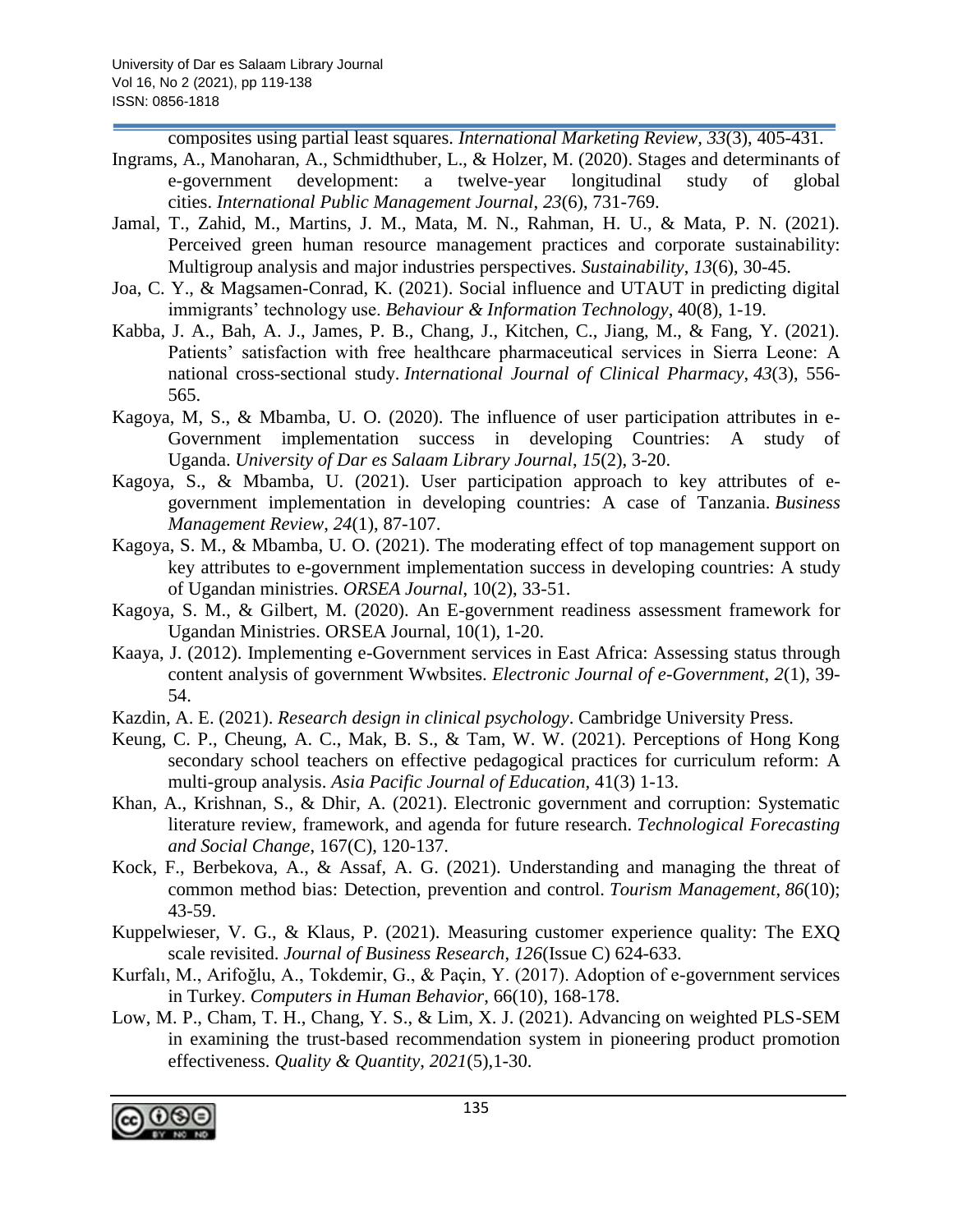- Li, W. (2021). The Role of Trust and Risk in Citizens' E-Government Services Adoption: A perspective of the extended UTAUT model. *Sustainability*, 13(14), 71-86.
- Li, W., & Xue, L. (2021). Analyzing the critical factors influencing post-use trust and its impact on citizens' continuous-use intention of e-government: Evidence from Chinese municipalities. *Sustainability*, 13(14), 7698.
- Malodia, S., Dhir, A., Mishra, M., & Bhatti, Z. A. (2021). Future of e-Government: An integrated conceptual framework. *Technological Forecasting and Social Change*, 173( C), 121-136.
- Manoharan, A. P., Ingrams, A., Kang, D., & Zhao, H. (2021). Globalization and worldwide best practices in e-Government. *International Journal of Public Administration*, 44(6), 465- 476.
- Magayane, A. A., Mokua, J. K., & Lanrong, Y. (2016). Evaluation of the current status of egovernment implementation in Tanzania: Government websites perspectives. *ACSIJ Advances in Computer Science*, *5*(2), 47-55.
- Maznorbalia, A. S., & Awalluddin, M. A. (2021). Users acceptance of e-government system in Sintok, Malaysia: Applying the UTAUT Model. *Policy & Governance Review*, *5*(1), 66- 81.
- Moon J. (2002). The evolution of e‐government among municipalities: rhetoric or reality? *Public Administation Review* 62(4), 424–433.
- Mücke, M., Cuhls, H., Radbruch, L., Baron, R., Maier, C., Tölle, T., & Rolke, R. (2021). Quantitative sensory testing (QST). English version. *Der Schmerz*, *35*(3), 153-160.
- Ngah, A. H., Gabarre, S., Han, H., Rahi, S., Al-Gasawneh, J. A., & Park, S. H. (2021). Intention to purchase halal cosmetics: do males and females differ? A multigroup analysis. *Cosmetics*, 8(1), 19-36.
- Olugbara, O. O., & Joseph, S. (2018). Evaluation of municipal e-government readiness using structural equation modelling technique. *TD: The Journal for Transdisciplinary Research in Southern Africa*, 14(1), 1-10.
- Olya, H., Taheri, B., Farmaki, A., & Joseph Gannon, M. (2021). Modelling perceived service quality and turnover intentions in gender‐segregated environments. *International Journal of Consumer Studies, 33*(2), 1-17.
- Pal, A., Singh, D., & Dhaliwal, R. K. (2020). Identification and relevance of e-readiness assessment tools for ICT use in agriculture. *Current Journal of Applied Science and Technology*, 39(16), 93-102.
- Perucchetti, L., Bray, P., Felicetti, A., Sainsbury, V., Howarth, P., Saunders, M. K., & Pollard, M. (2021). FLAME‐D database: An integrated system for the Study of archaeometallurgy. *Archaeometry*, 63(3), 651-667.
- Poerwandari, E. K. (2021). Minimizing bias and maximizing the potential strengths of autoethnography as a narrative research. *Japanese Psychological Research*, *63*(4), 213- 229.
- Pontes, H. M., Schivinski, B., Sindermann, C., Li, M., Becker, B., Zhou, M., & Montag, C. (2021). Measurement and conceptualization of gaming disorder according to the World health organization framework: The development of the gaming disorder test. *International Journal of Mental Health and Addiction*, *19*(2), 508-528.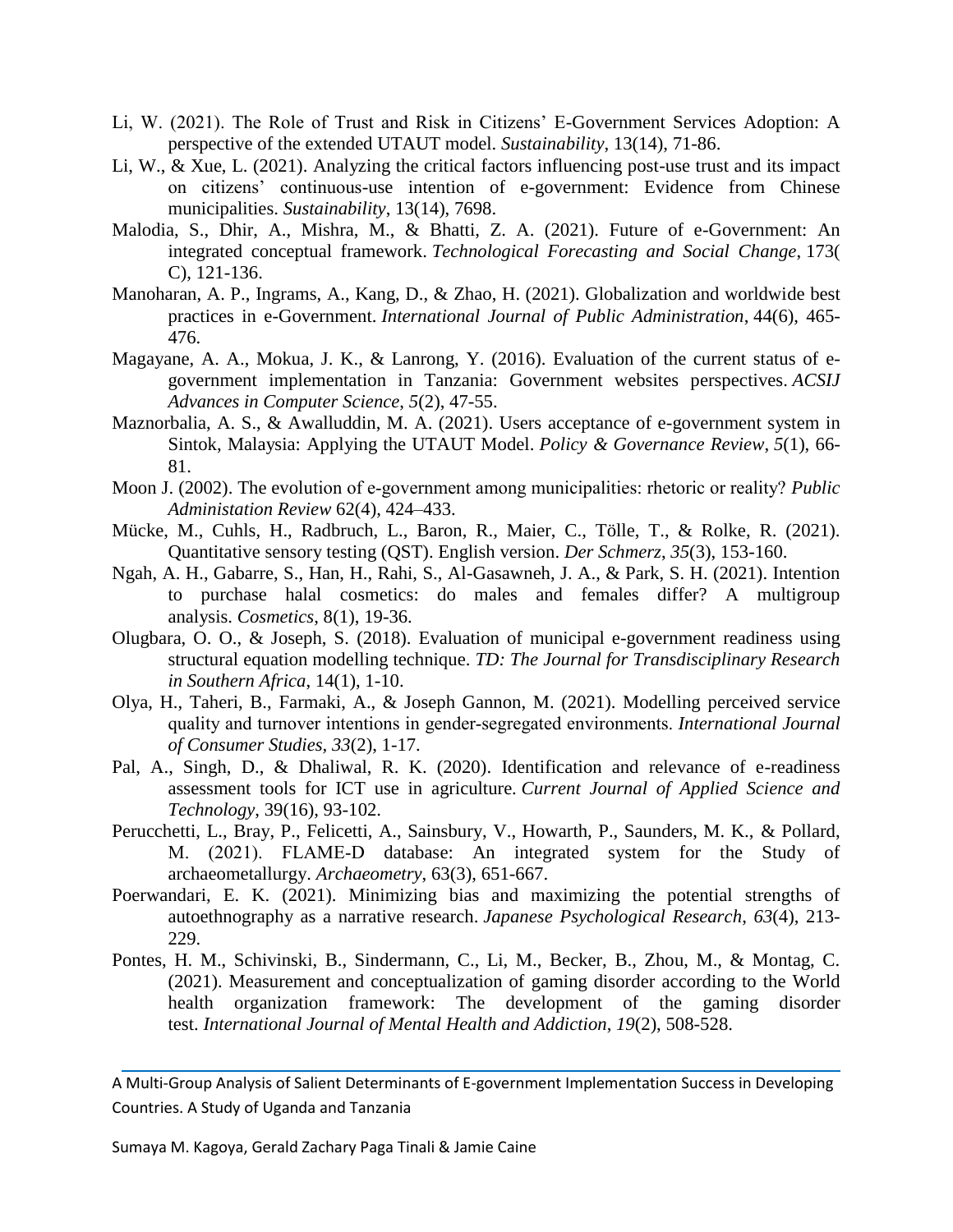- Qaid, E. H., Samikon, S. A., & Al Fahmi, N. (2021). Factors Influencing the adoption of egovernment among University's lectures in Yemen. *Journal of Internet Banking and Commerce*, 26(1), 1-12.
- Raza, S. A., Qazi, W., Khan, K. A., & Salam, J. (2021). social isolation and acceptance of the learning management system (LMS) in the time of COVID-19 Pandemic: An expansion of the UTAUT model. *Journal of Educational Computing Research*, 59(2), 183-208.
- Ragu-Nathan, B. S., Apigian, C. H., Ragu-Nathan, T. S., & Tu, Q. (2004). A path analytic study of the effect of top management support for information systems performance. *Omega*, *32*(6), 459-471.
- Rehman Khan, S. A., & Yu, Z. (2021). Assessing the eco-environmental performance: An PLS-SEM approach with practice-based view. *International Journal of Logistics Research and Applications*, *24*(3), 303-321.
- Ritchie, B. W., Sie, L., Gössling, S., & Dwyer, L. (2020). Effects of climate change policies on aviation carbon offsetting: A three-year panel study. *Journal of Sustainable Tourism*, 28(2), 337-360.
- Roblek, V., Bach, M. P., Meško, M., & Bertoncel, T. (2020). Best practices of the social innovations in the framework of the e-government evolution. *Amfiteatru Economic*, 22(53), 275-302.
- Rodrigues, G., Sarabdeen, J., & Balasubramanian, S. (2016). Factors that influence consumer adoption of e-government services in the UAE: A UTAUT model perspective. *Journal of Internet Commerce*, *15*(1), 18-39.
- Sarstedt, M., Henseler, J., & Ringle, C. M. (2011). Multi-group analysis in partial least squares (pls) path modeling: Alternative methods and empirical results, *Advances in International Marketing*, *22*(4), 195-218.
- Salehi, F., Abdollahbeigi, B., & Sajjady, S. (2021). IT governance maturity and its impact on Organizational performance. *Asian Journal of Economics, Finance and Management*, *3*(2), 46-50.
- Saunders, C. A. (2021). The Effects of Leadership Styles on Employee Turnover: A Quantitative Analysis*.* PhD Thesis, Northcentral University, California, USA.
- Schreurs, L., & Vandenbosch, L. (2021). The development and validation of measurement instruments to address interactions with positive social media content. *Media Psychology,*  24(6), 1-28.
- Shareef, M. A., Kumar, V., Kumar, U., & Dwivedi, Y. K. (2011). E-Government adoption model (GAM): Differing service maturity levels. *Government information quarterly*, 28(1), 17- 35
- Sharma, S. K., Metri, B., Dwivedi, Y. K., & Rana, N. P. (2021). Challenges common service centers (CSCs) face in delivering e-government services in rural India. *Government Information Quarterly*, *38*(2), 101-115.
- Singh, H., Grover, P., Kar, A. K., & Ilavarasan, P. V. (2020). Review of performance assessment frameworks of e-government projects. *Transforming Government: People, Process and Policy*, 14(1), 31–64.
- Toyoda, R., Russo Abegão, F., Gill, S., & Glassey, J. (2021). Drivers of immersive virtual reality adoption intention: a multi-group analysis in chemical industry settings. *Virtual Reality, 25*(4) 1-12.